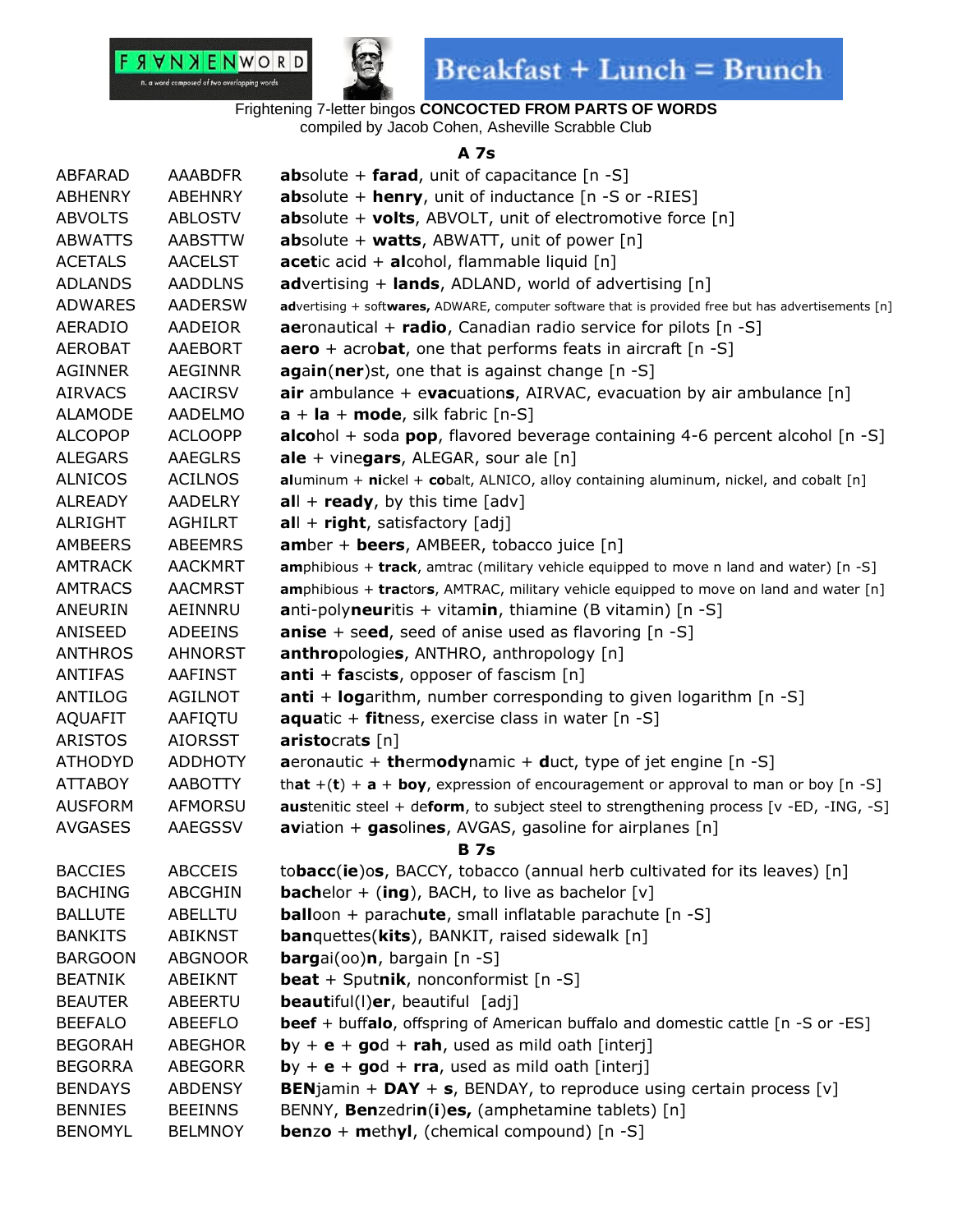

| <b>BERTHAS</b> | <b>ABEHRST</b> | BERTHA, Berthe(as), (8 <sup>th</sup> century Frankish queen, mother of Charlemagne) wide collar [n]                     |
|----------------|----------------|-------------------------------------------------------------------------------------------------------------------------|
| <b>BEVVIES</b> | <b>BEEISVV</b> | bev(vie)erages, BEVVY, alcoholic drink [n]                                                                              |
| <b>BICARBS</b> | <b>ABBCIRS</b> | <b>bicarb</b> onate of sodas, sodium bicarbonate [n]                                                                    |
| <b>BICRONS</b> | <b>BCINORS</b> | <b>billionth</b> + microns, BICRON, one billionth of a meter $[n]$                                                      |
| <b>BIFFINS</b> | <b>BFFIINS</b> | beef( $\text{biff}$ )ing( $\text{s}$ ), BIFFIN, cooking apple [n]                                                       |
| <b>BIOPICS</b> | <b>BCIIOPS</b> | <b>bio</b> graphy + <b>pictures</b> , BIOPIC, biographical movie $[n]$                                                  |
| <b>BIOTECH</b> | <b>BCEHIOT</b> | <b>biological technology</b> [n -S] applied biology                                                                     |
| <b>BISTROS</b> | <b>BIORSST</b> | bist(r)ouille(s) (bad alcohol), BISTRO, small tavern [n]                                                                |
| <b>BITCHEN</b> | <b>BCEHINT</b> | bitch(en)ing, excellent [adj]                                                                                           |
| <b>BIZJETS</b> | <b>BEIJSTZ</b> | <b>biz</b> (business) + <b>jets</b> , business jet-plane $[n]$                                                          |
| <b>BLANKIE</b> | ABEIKLN        | <b>blank</b> et + ie, child's blanket (piece of fabric used as cover) $[n -S]$                                          |
| <b>BLELLUM</b> | <b>BELLLMU</b> | blabber + skellum (worthless fellow, scamp) babbler (one that babbles (to talk idly or excessively)) [n -S]             |
| <b>BOATELS</b> | <b>ABELOST</b> | <b>boat</b> + hotels, BOATEL, waterside hotel $[n]$                                                                     |
| <b>BOBBIES</b> | <b>BBBEIOS</b> | R(b)ob(bies)ert Peel (established London's police force) BOBBY, police officer [n]                                      |
| <b>BOHRIUM</b> | <b>BHIMORU</b> | Niels <b>Bohr</b> + (ium), Danish physicist, radioactive element $[n -S]$                                               |
| <b>BOLSHIE</b> | <b>BEHILOS</b> | <b>Bolsh</b> evik + $(e)$ , Bolshevik $[n - S]$                                                                         |
| <b>BOTNETS</b> | <b>BENOSTT</b> | robot + networks, network of computers controlled by malware $[n]$                                                      |
| <b>BOUGIES</b> | <b>BEGIOSU</b> | <b>bourgeoisies, BOUGIE, wax candle [n]</b>                                                                             |
| <b>BOVVERS</b> | <b>BEORSVV</b> | bo(vv)thers, BOVVER, rowdy behavior [n]                                                                                 |
| <b>BREKKIE</b> | <b>BEEIKKR</b> | <b>break(kie)</b> fast, breakfast [n -S]                                                                                |
| <b>BREWSKI</b> | <b>BEIKRSW</b> | <b>brew</b> + Russki, serving of beer $[n - ES, -S]$                                                                    |
| <b>BRILLER</b> | <b>BEILLRR</b> | <b>brill</b> (iant) + $er$ , BRILL, brilliant [adj]                                                                     |
| <b>BROASTS</b> | <b>ABORRST</b> | <b>bro</b> il + roasts, broil and roast food $[n]$                                                                      |
| <b>BRUCINE</b> | <b>BCEINRU</b> | James <b>Bruc</b> e + (ine), Scottish traveler and writer, poisonous alkaloid $[n - S]$                                 |
| <b>BRUCINS</b> | <b>BCINRSU</b> | James Bruce + (ins), Scottish traveler and writer, BRUCIN, brucine (poisonous alkaloid) [n]                             |
| <b>BRUCITE</b> | <b>BCEIRTU</b> | Archibald <b>Bruce</b> + (ite), American mineralogist, form of magnesium hydroxide $[n -S]$                             |
| <b>BUDGIES</b> | <b>BDEGISU</b> | <b>budg(ies)</b> ri (good) + gar (cockatoo) in Australian indigenous language, BUDGIE, small parrot [n]                 |
| <b>BUPPIES</b> | <b>BEIPPSU</b> | <b>b</b> lack + urban + professionals + (pies), BUPPIE, BUPPY black professional person working in a city [n]           |
| <b>BURKERS</b> | <b>BEKRRSU</b> | W. Burke +(r), hanged 1829, Edinburgh, BURKER, one that burkes (to murder by suffocation) [n]                           |
| <b>BURKING</b> | <b>BGIKNRU</b> | W. Burke +(ing), hanged 1829, Edinburgh, BURKE, to murder by suffocation [v]                                            |
| <b>BURKITE</b> | <b>BEIKRTU</b> | W. Burke +(ite), hanged 1829, Edinburgh, burker (one that burkes (to murder by suffocation)) [n -S]                     |
|                |                | C <sub>7s</sub>                                                                                                         |
| <b>CALPAIN</b> | <b>AACILNP</b> | calmodulin + papain, enzyme for digesting proteins $[n -S]$                                                             |
| CAMBRIC        | <b>ABCCIMR</b> | <b>Cambr</b> ai + $(c)$ , Kamerijk, France, fine linen $[n -S]$                                                         |
| CAMCORD        | <b>ACCDMOR</b> | <b>camera</b> + recorder, to videotape with portable camera [ $v$ -ED, -ING, -S]                                        |
| CAMMIES        | <b>ACEIMMS</b> | cam(mie)ouflages, CAMMIE, camouflage [n]                                                                                |
| <b>CANKLES</b> | <b>ACEKLNS</b> | calf + ankles, thick ankle $[n]$                                                                                        |
| <b>CAPCOMS</b> | <b>ACCMOPS</b> | capsule + communicators, ground operator who communicates with astronaut [n]                                            |
| <b>CAPTCHA</b> | <b>AACCHPT</b> | completely automated public turing test to tell computers and humans apart, Turing test used to vet website users [n-S] |
| <b>CARJACK</b> | <b>AACCJKR</b> | car + hijack, to steal vehicle from its driver by force [v -ED, -ING, -S]                                               |
| CATALOS        | <b>AACLOST</b> | cattle + buffalos, CATALO, hybrid between buffalo and cow $[n]$                                                         |
| CATTALO        | <b>AACLOTT</b> | cattle + buffalo, catalo (hybrid between buffalo and cow) $[n -S]$                                                      |
| <b>CAUSEYS</b> | <b>ACESSUY</b> | causeways, CAUSEY, paved road [n]                                                                                       |
| <b>CELOTEX</b> | <b>CEELOTX</b> | cellulose + texture, trademark [n -ES]                                                                                  |
| <b>CERAMAL</b> | <b>AACELMR</b> | ceramic $+$ alloy, heat-resistant alloy [n -S]                                                                          |
| <b>CERMETS</b> | <b>CEEMRST</b> | <b>ceramic + metals, CERMET, ceramal (heat-resistant alloy)</b> [n]                                                     |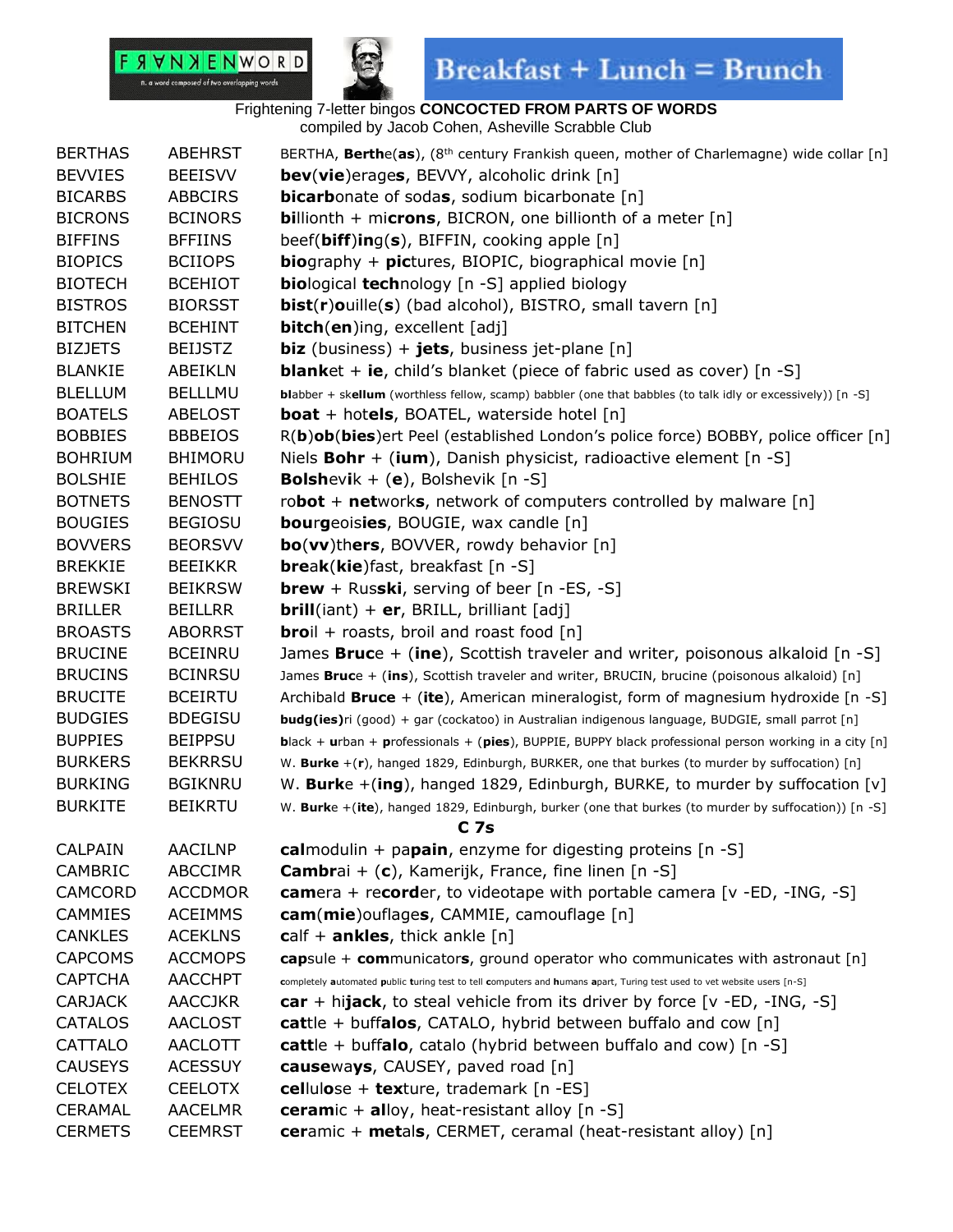



| <b>CHEDITE</b> | <b>CDEEHIT</b>  | Chedde(ite) in Haute-Savoie on border of Switzerland and France, explosive [n -S]                         |
|----------------|-----------------|-----------------------------------------------------------------------------------------------------------|
| <b>CHILLAX</b> | <b>ACHILLX</b>  | chill + relax, to calm down $[v - ED, -ING, -S]$                                                          |
| <b>CHRISTY</b> | <b>CEHIIRST</b> | Christie(y)ana (Oslo), Norway, skiing turn [n -TIES]                                                      |
| <b>CHROMOS</b> | <b>CHMOORS</b>  | <b>chromolithographs</b> , type of color picture [n]                                                      |
| <b>CHUNNEL</b> | <b>CEHLNNU</b>  | Channel + tunnel, tunnel under English Channel [n -S]                                                     |
| <b>CHUTIST</b> | <b>CHISTTU</b>  | parachutist, [n -S]                                                                                       |
| <b>CIGGIES</b> | <b>CEGGIIS</b>  | cig(gie)arette(s), plural of CIGGY and CIGGIE, cigarette [n]                                              |
| <b>CIPHONY</b> | <b>CHINOPY</b>  | cipher + telephony, electronic scrambling of voice transmissions [n -NIES]                                |
| <b>CLARKIA</b> | <b>AACIKLR</b>  | Explorer captain William Clark $+$ (ia), annual herb [n -S]                                               |
| <b>COCOYAM</b> | <b>ACCMOOY</b>  | coconut + yam, tropical plant having edible rootstocks $[n -S]$                                           |
| <b>COLTANS</b> | <b>ACLMOST</b>  | columbite + tantalite(s), black ore containing columbite and tantalite $[n]$                              |
| <b>COMMISH</b> | <b>CHIMMOS</b>  | commis(h)sioner, commissioner [n -ES]                                                                     |
| <b>COMPING</b> | <b>CGIMNOP</b>  | playing of jazz accompaniment $+$ (ing)[n -S]                                                             |
| <b>COMSATS</b> | <b>ACMOSST</b>  | <b>com</b> munication + satellites, COMSAT, trademark [n]                                                 |
| <b>COMSYMP</b> | <b>CMMOPSY</b>  | <b>Communist + sympathizer, offensive word [n -S]</b>                                                     |
| <b>CONCHIE</b> | <b>CCEHINO</b>  | consc(h)ientious objector, conscientious objector [n -S]                                                  |
| <b>CONFABS</b> | <b>ABCFNOS</b>  | confabulations, to chat [n]                                                                               |
| <b>CONLANG</b> | <b>ACGLNNO</b>  | constructed + language, constructed language [n -S]                                                       |
| <b>COOCHES</b> | <b>CCEHOOS</b>  | coochie + (es), (woman's genitals), COOCH, sinuous dance [n]                                              |
| <b>COPTERS</b> | <b>CEOPRST</b>  | helicopters, COPTER, helicopter [n]                                                                       |
| <b>CORBIES</b> | <b>BCEIORS</b>  | corbeau + (ies) CORBIE, raven or crow [n] / CORBY, corbie (raven or crow) [n]                             |
| <b>CORDITE</b> | <b>CDEIORT</b>  | cord(ite) (due in its stringlike appearance), explosive powder, [n -S]                                    |
| <b>COULOMB</b> | <b>BCLMOOU</b>  | Charles-Augustine de Coulomb, French military engineer, electrical measure [n -S]                         |
| COXCOMB        | <b>BCCMOOX</b>  | $\mathbf{coc}(x)$ ks' comb (jester's cap), conceited dandy [n -S]                                         |
| <b>COYDOGS</b> | <b>CDGOOSY</b>  | coyote + dogs, COYDOG, hybrid between coyote and wild dog [n]                                             |
| CRACKIE        | <b>ACCEIKR</b>  | cracky(ie), (someone with sharp tongue), small dog of mixed breed [n -S]                                  |
| <b>CRAMBOS</b> | <b>ABCMORS</b>  | $k(c)$ rambe + (os) (cabbage in Greek), CRAMBO, word game [n]                                             |
| <b>CRICKEY</b> | <b>CCEIKRY</b>  | Jesus Christ + (key), used as mild oath [interj]                                                          |
| <b>CRIMINE</b> | <b>CEIIMNR</b>  | Jesus Christ $+$ (mine), used to express surprise or anger [interj]                                       |
| <b>CRIMINY</b> | <b>CIIMNRY</b>  | Jesus Christ + $(miny)$ , crimine (used to express surprise or anger) [interj]                            |
| <b>CRIMMER</b> | <b>CEIMMRR</b>  | <b>Krim</b> $+(mer)$ , Crimea, krimmer (kind of fur) $[n - S]$                                            |
| <b>CROJIKS</b> | <b>CIJKORS</b>  | $\text{cross} + \text{jac}(i)$ ks, CROJIK, triangular sail [n]                                            |
| <b>CRUMBUM</b> | <b>BCMNRUU</b>  | crumb + bum, despicable person $[n -S]$                                                                   |
| <b>CRYPTOS</b> | <b>COPRSTY</b>  | cryptological $+$ s, one who belongs secretly to group [n]                                                |
| <b>CUDWEED</b> | <b>CDDEEUW</b>  | cotton (ud) or cut (d) weed, perennial herb [n -S]                                                        |
| <b>CURCHES</b> | <b>CCEHRSU</b>  | ker(cur)chief (es), CURCH, kerchief (cloth worn as head covering) [n]                                     |
| <b>CYBORGS</b> | <b>BCGORSY</b>  | cybernetic + organisms, CYBORG, human linked to mechanical device for life support [n]                    |
|                |                 | <b>D</b> 7s                                                                                               |
| <b>DAMASKS</b> | <b>AADKMSS</b>  | Damasc(ks)us, DAMASK, to weave with elaborate design [v]                                                  |
| <b>DAMFOOL</b> | <b>ADFLMOO</b>  | <b>damned + fool, stupid or foolish person [n -S]</b>                                                     |
| <b>DAMSONS</b> | <b>ADMNOSS</b>  | Dam(sons)ascus, DAMSON, small purple plum [n]                                                             |
| <b>DAPSONE</b> | <b>ADENOPS</b>  | diaminophenylsulfone, medicinal substance [n -S]                                                          |
| <b>DARBIES</b> | <b>ABDEIRS</b>  | "Darby's(ies) bonds a rigid bond", perhaps named after a noted 16th-century usurer, handcuffs [n DARBIES] |
| <b>DAYMARE</b> | <b>AADEMRY</b>  | $day + nightmare$ , nightmarish fantasy experienced while awake $[n -S]$                                  |
| <b>DEEJAYS</b> | <b>ADEEJSY</b>  | $d(ee)$ isc + $j(ay)$ ockeys, DEEJAY, to work as disc jockey [v]                                          |
| <b>DEFFEST</b> | <b>DEEFFST</b>  | def(fest)initely, DEF, excellent [adj]                                                                    |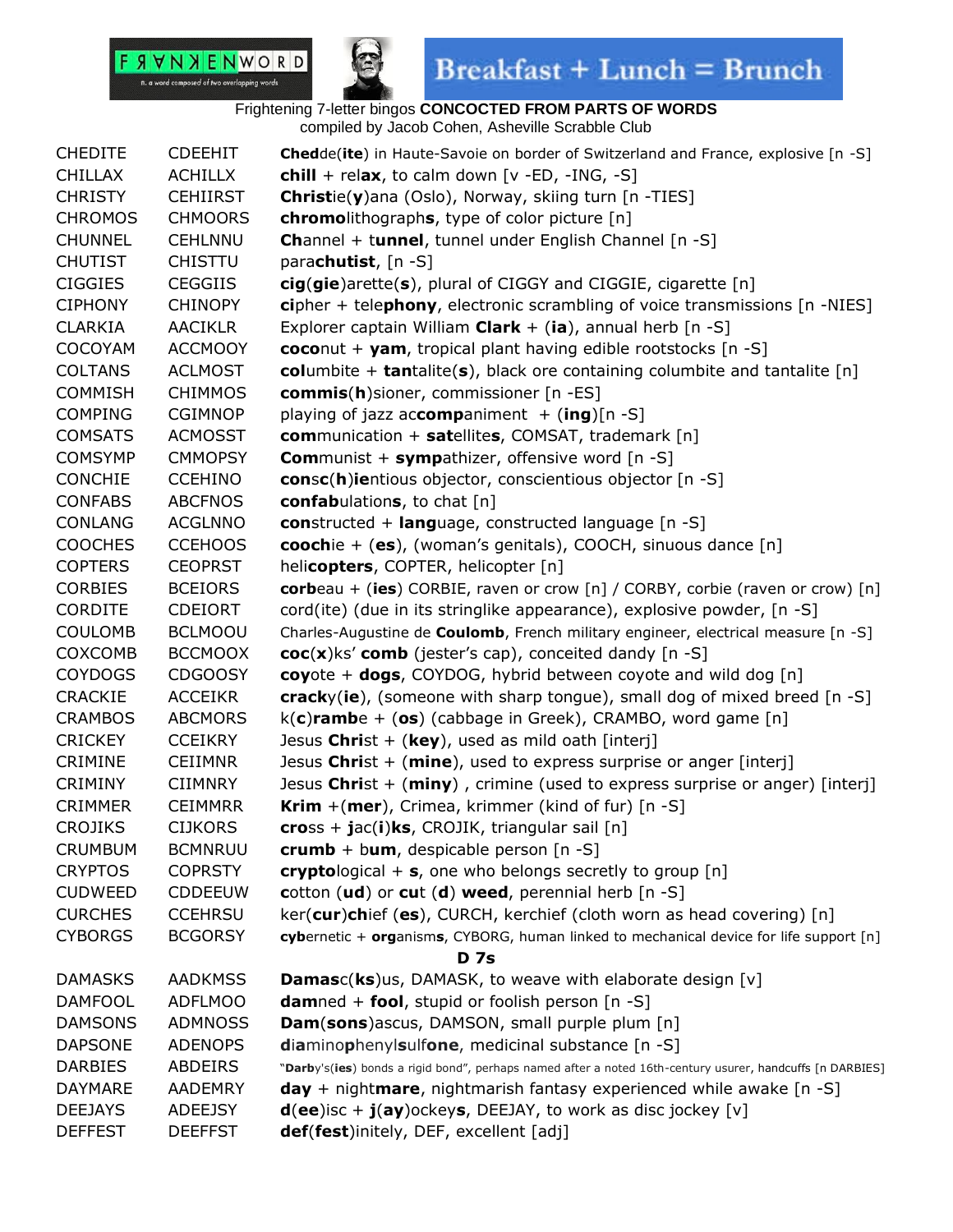



### Frightening 7-letter bingos **CONCOCTED FROM PARTS OF WORDS**

compiled by Jacob Cohen, Asheville Scrabble Club

| <b>DEFRAGS</b> | <b>ADEFGRS</b> | <b>defragmentations, DEFRAG, to eliminate fragmentation in computer file [v]</b>                            |
|----------------|----------------|-------------------------------------------------------------------------------------------------------------|
| <b>DEKEING</b> | <b>DEEGIKN</b> | $dec(deke)oy + ing$ , DEKE, to fake opponent out of position (as in hockey) [v]                             |
| <b>DEMIREP</b> | <b>DEEIMPR</b> | <b>demi</b> + <b>rep</b> utable, prostitute $[n -S]$                                                        |
| <b>DEMOING</b> | <b>DEGIMNO</b> | <b>demo</b> nstrating, to demonstrate $[v]$                                                                 |
| <b>DEPERMS</b> | <b>DEEMPRS</b> | $de + perm(s)$ and magnet, to demagnetize [v]                                                               |
| <b>DEUTZIA</b> | ADEITUZ        | 18 <sup>th</sup> century Dutch patron of botany Johan van der Deutz(ia), ornamental shrub [n -S]            |
| <b>DICAMBA</b> | AABCDIM        | dic(a)hloro-2-methoxybenzoic acid, herbicide 3,6-Dichloro-2-methoxybenzoic acid [n]                         |
| <b>DIDDUMS</b> | <b>DDDIMSU</b> | $\mathsf{did} + (\mathsf{d})$ they do some(um)thing to you? + s, used to express sympathy to child [interj] |
| <b>DIESELS</b> | <b>DEEILSS</b> | Rudolph Diesel(s), German engineer, DIESEL, to continue running after ignition is turned off [v]            |
| <b>DIGICAM</b> | <b>ACDGIIM</b> | digital + camera, digital camera [n -S]                                                                     |
| <b>DIGOXIN</b> | <b>DGIINOX</b> | digitalis + toxin, drug to improve heart function $[n -S]$                                                  |
| <b>DIMOUTS</b> | <b>DIMOSTU</b> | $dim + blackouts, DIMOUT, condition of partial darkness [n]$                                                |
| <b>DIURONS</b> | <b>DINORSU</b> | <b>di</b> chlor + <b>urea</b> + ( <b>on</b> ) as in parathion, herbicide [n]                                |
| <b>DIVVIED</b> | <b>DDEIIVV</b> | div(vied)idend, to divide [v]                                                                               |
| <b>DIVVIES</b> | <b>DEIISVV</b> | $div(vies)$ idend, to divide [v]                                                                            |
| <b>DOBBINS</b> | <b>BBDINOS</b> | <b>Dob(bins), 13 century informal name for Robert, DOBBIN, farm horse [n]</b>                               |
| <b>DODGEMS</b> | <b>DDEGMOS</b> | <b>dodge</b> + them + $s$ , DODGEM, amusement park ride [n]                                                 |
| <b>DOMINIE</b> | <b>DEIIMNO</b> | <b>Dominus(ie)</b> (Lord, Master), clergyman [n -S]                                                         |
| <b>DONJONS</b> | <b>DJNNOOS</b> | dun(don)geons(jons), DONJON, main tower of castle [n]                                                       |
| <b>DONNING</b> | <b>DDGINNO</b> | $\mathbf{do} + \mathbf{on} + (\mathbf{ning})$ , to put on $\lceil v \rceil$                                 |
| <b>DOOBIES</b> | <b>BDEIOOS</b> | dubi(doobie(s)ety: questionable or suspect as to true nature or quality, DOOBIE, marijuana cigarette [n]    |
| DOODOOS        | <b>DD0000S</b> | "do" (repeated command to child), DOODOO, feces (bodily waste discharged through anus) [n]                  |
| <b>DOOZERS</b> | <b>DEOORSZ</b> | daisy (dooz(ers)y), 1800's for "the best", DOOZER, doozy (extraordinary one of its kind) [n]                |
| <b>DOOZIES</b> | <b>DEIOOSZ</b> | daisy (doozy(ies)), 1800's for "the best", DOOZIE, doozy (extraordinary one of its kind) [n] / DOOZY [n]    |
| <b>DORPERS</b> | <b>DEOPRRS</b> | <b>Dorset + Black Persian breeds, DORPER, one of breed of mutton-producing sheep</b> [n]                    |
| <b>DRAMADY</b> | <b>AADDMRY</b> | <b>drama</b> + comedy, dramedy (sitcom having dramatic scenes) $[n - DIES]$                                 |
| <b>DRAMEDY</b> | <b>ADDEMRY</b> | $d$ rama + comedy, sitcom having dramatic scenes [n -DIES]                                                  |
| <b>DUBBINS</b> | <b>BBDINSU</b> | <b>dubbing(s), DUBBIN, to apply dubbing to leather [v]</b>                                                  |
| <b>DUNNITE</b> | <b>DEINNTU</b> | <b>Dun</b> + (nite) Mountain, New Zealand, explosive $[n -S]$                                               |
| <b>DUOLOGS</b> | <b>DGLOOSU</b> | <b>duo</b> + dialogues, DUOLOG, duologue (conversation between two persons) [n]                             |
| <b>DUPPING</b> | <b>DGINPPU</b> | $don(do)$ up(ping, DUP, to open (to cause to become open) [v]                                               |
| <b>DURMAST</b> | <b>ADMRSTU</b> | <b>du</b> n(light brown)( <b>r</b> ) + <b>mast</b> (acorn), European oak [n -S]                             |
|                |                | E 7s                                                                                                        |
| <b>EBONICS</b> | <b>BCEINOS</b> | <b>ebon</b> y + phonics, dialect of English spoken by some African-Americans $[n]$                          |
| <b>ECOGIFT</b> | <b>CEFGIOT</b> | ecological + gift, donation of land to government for ecological purposes [n -S]                            |
| <b>ECOTAGE</b> | <b>ACEEGOT</b> | ecology + sabotage, obstructive action in defense of natural environment $[n -S]$                           |
| <b>ECOTOUR</b> | <b>CEOORTU</b> | ecology + tour, $[n -S]$ / to engage in ecotourism $[v -ED, -ING, -S]$                                      |
| <b>ECOZONE</b> | <b>CEENOOZ</b> | ecological + zone, regional ecosystem $[n -S]$                                                              |
| <b>ELECTRO</b> | <b>CEELORT</b> | <b>electrostatic</b> , to make metallic copy of page of type for printing [v -ED, -ING, S]                  |
| <b>ELEVONS</b> | <b>EELNOSV</b> | <b>elevator</b> + ailerons, ELEVON, type of airplane control surface $[n]$                                  |
| <b>EMAILED</b> | ADEEILM        | electronic + mailed, EMAIL, to send message to by computer $[v]$                                            |
| <b>EMOCORE</b> | <b>CEEMOOR</b> | <b>emotional</b> + hardcore, emo (style of rock music with emotional lyrics) [n -S]                         |
| <b>ENDUROS</b> | <b>DENORSU</b> | endur(os)ance, ENDURO, long race [n]                                                                        |
| <b>ENVIROS</b> | <b>EINORSV</b> | enviromentalists, ENVIRO, advocate for preservation of natural environment [n]                              |
| <b>EXCIMER</b> | <b>CEEIMRX</b> | excited + dimer, dimer (molecule composed of two identical molecules) that exists in excited state [n -S]   |
|                |                |                                                                                                             |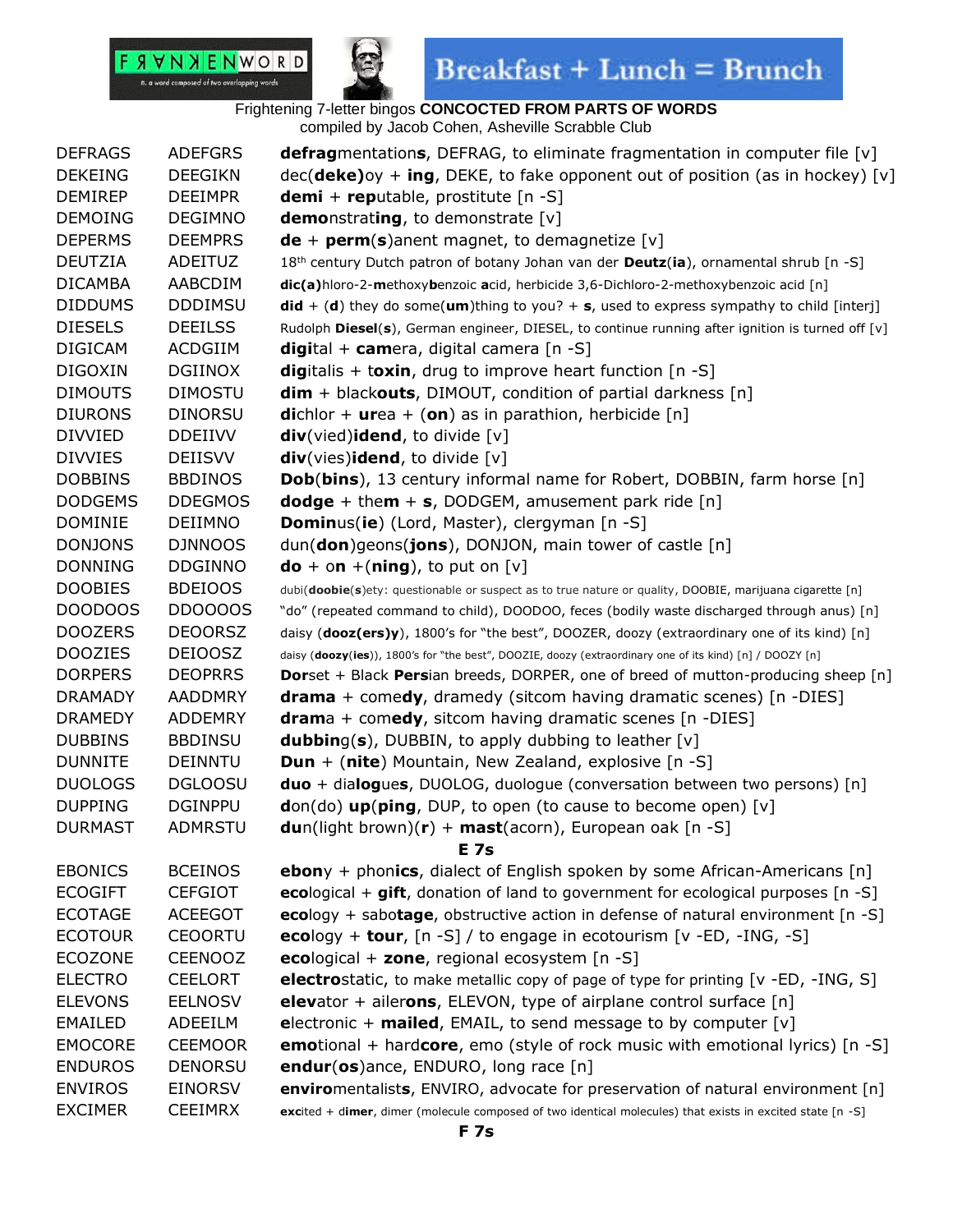

## $\textbf{Breakfast} + \textbf{Lunch} = \textbf{Brunch}$

| <b>FANFICS</b> | <b>ACFFINS</b> | $fan + fictions$ , FANFIC, fiction written by fans of admired work $[n]$                                                          |
|----------------|----------------|-----------------------------------------------------------------------------------------------------------------------------------|
| <b>FANZINE</b> | AEFINNZ        | <b>fan</b> + magazine, magazine written by and for enthusiastic devotees $[n - S]$                                                |
| <b>FEDEXES</b> | <b>DEEEFSX</b> | <b>Federal + Express + es, to send by Federal Express</b> [v]                                                                     |
| <b>FERBAMS</b> | <b>ABEFMRS</b> | <b>ferrite</b> + dimethyldithiocar <b>bamates</b> , FERBAM, fungicide [n]                                                         |
| <b>FERMION</b> | <b>EFIMNOR</b> | Enrico Fermi + (on), Nobel laureate physicist, type of atomic particle $[n -S]$                                                   |
| <b>FERMIUM</b> | EFIMMRU        | Enrico Fermi + (um), Nobel laureate physicist, radioactive element $[n -S]$                                                       |
| <b>FLOATEL</b> | <b>AEFLLOT</b> | <b>float</b> + hotel, houseboat used as hotel $[n -S]$                                                                            |
| <b>FLOTELS</b> | <b>EFLLOST</b> | <b>floating + hotels, FLOTEL, floatel (houseboat used as hotel)</b> $[n]$                                                         |
| <b>FOREXES</b> | <b>EEFORSX</b> | <b>foreign + exchanges, FOREX, foreign exchange [n]</b>                                                                           |
| <b>FRACKED</b> | <b>ACDEFKR</b> | hydraulic frac(ked)turing, engaged in fracking (injection of fluid into shale beds in order to freeing up petroleum reserves) [v] |
| <b>FRAGGED</b> | <b>ADEFGGR</b> | <b>frag(ged)</b> mentation, grenade, to injure with type of grenade [v]                                                           |
| <b>FREEGAN</b> | <b>AEEFGNR</b> | free + vegan, activist who scavenges for free food to reduce consumption of resources [n -S]                                      |
| <b>FRENEMY</b> | <b>EEFMNRY</b> | friend + enemy, one who pretends to be a friend but is actually enemy [n -MIES]                                                   |
| <b>FUNSTER</b> | <b>EFNRSTU</b> | <b>fun</b> + jokester, one that makes fun; comedian $[n -S]$                                                                      |
|                |                | <b>G</b> 7s                                                                                                                       |
| <b>GALUMPH</b> | <b>AGHLMPU</b> | $gallop$ + triumph, to move clumsily $[v - ED, -ING, -S]$                                                                         |
| <b>GANGSTA</b> | <b>AAGGNST</b> | <b>gangster</b> + $a$ , member of street gang $[n-S]$                                                                             |
| <b>GAPOSIS</b> | <b>AGIOPSS</b> | gap + osis (humorous reference to medical condition), gap in row of buttons or snaps [n- SISES]                                   |
| <b>GAYDARS</b> | <b>AADGRSY</b> | $\mathbf{gay}$ + radars, GAYDAR, ability to recognize that person is homosexual [n]                                               |
| <b>GELLIES</b> | <b>EEGILLS</b> | GELLY, gel(lies)ignite, (high explosive) [n]                                                                                      |
| <b>GENLOCK</b> | <b>CEGKLNO</b> | generator + locking, [n -S] / to use device designed to synchronize video signals [v -ED, -ING, -S]                               |
| <b>GENNING</b> | <b>EGGINNN</b> | <b>gen</b> (eneral information obtai)ning, GEN, to provide or obtain information $[v]$                                            |
| <b>GENOMES</b> | <b>EEGNOMS</b> | <b>gen</b> e + chromosomes, GENOME, haploid set of chromosomes $[n]$                                                              |
| <b>GESTAPO</b> | <b>AEGOPST</b> | <b>Geheime + Staatspolizei, secret-police organization</b> [n -S]                                                                 |
| <b>GIDDYAP</b> | <b>ADDGIPY</b> | $get (idd) + ye + up (ap)$ , giddap (used as command to horse to go faster) [interj]                                              |
| <b>GIDDYUP</b> | <b>DDGIPUY</b> | $get (idd) + ye + up$ , giddap (used as command to horse to go faster) [interj]                                                   |
| <b>GIMMIES</b> | <b>EGIIMMS</b> | give it to $m(mi)e + (s)$ , GIMMIE, easy golf putt conceded to opponent [n]                                                       |
| <b>GOLDARN</b> | <b>ADGLNOR</b> | $Go(I)d + da(r)mn$ , to damn [v -S, -ED, -ING]                                                                                    |
| <b>GOLDURN</b> | <b>DGLNORN</b> | $Go(I)d + du(r)n$ , goldarn (to damn) [n -S]                                                                                      |
| <b>GOTCHAS</b> | <b>ACGHOST</b> | got + you (cha) + s, GOTCHA, instance of catching person out in deceit or wrongdoing [n]                                          |
| <b>GRAMMAS</b> | <b>AAGMMRS</b> | $\text{grand} + (\text{m}) + \text{mas}$ , GRAMMA, grandmother [n]                                                                |
| <b>GRAMPAS</b> | <b>AAGMPRS</b> | <b>gra</b> nd + $(m)$ + <b>pas</b> , GRAMPA, grandfather $[n]$                                                                    |
| <b>GRANDAM</b> | <b>AADGMNR</b> | <b>grand</b> + <b>dame</b> , grandmother $[n -S]$                                                                                 |
| <b>GRAWLIX</b> | <b>AGILRWX</b> | grawlix euphemistic symbolic typography (coined by Mort Walker creator of Beetle Bailey comic strip) [n -ES]                      |
| <b>GREMMIE</b> | <b>EEGIMMR</b> | $\text{green}(\text{lin}) + \text{mie}$ , inexperienced surfer [n-S]                                                              |
| <b>GRIZZES</b> | EGIRSZZ        | grizzly bear( $e$ )s, large bears [n]                                                                                             |
| <b>GYPLURE</b> | <b>EGLPRUY</b> | gypsy moth $+$ lure, synthetic attractant to trap gypsy moths $[n - S]$                                                           |
| <b>GYRENES</b> | <b>EEGNRSY</b> | Government + I(Y)ssue + Mari(e)ne, GYRENE, marine (soldier trained for service at sea and on land) [n]                            |
|                |                | <b>H</b> 7s                                                                                                                       |
| <b>HAYLAGE</b> | AAEGHLY        | hay + silage, type of hay $[n - S]$                                                                                               |
| <b>HAZMATS</b> | <b>AAHMSTZ</b> | hazardous + materials, HAZMAT, hazardous material [n]                                                                             |
| <b>HECKUVA</b> | <b>ACEHKUV</b> | <b>heck</b> + of (uv) + a, heck of a [adj]                                                                                        |
| <b>HELIPAD</b> | ADEHILP        | <b>helicopter + pad, heliport (airport for helicopters)</b> [n -S]                                                                |
| <b>HELISKI</b> | <b>EHIIKLS</b> | helicopter + ski, to ski downhill on mountains reached by helicopter [v -ED, -ING, -S]                                            |
| <b>HELLUVA</b> | <b>AEHLLUV</b> | <b>hell</b> + of (uv) + $a$ , disagreeable [adj]                                                                                  |
| <b>HOMOSEX</b> | <b>EHMOOSX</b> | <b>homosexuality, [n -ES]</b>                                                                                                     |
|                |                |                                                                                                                                   |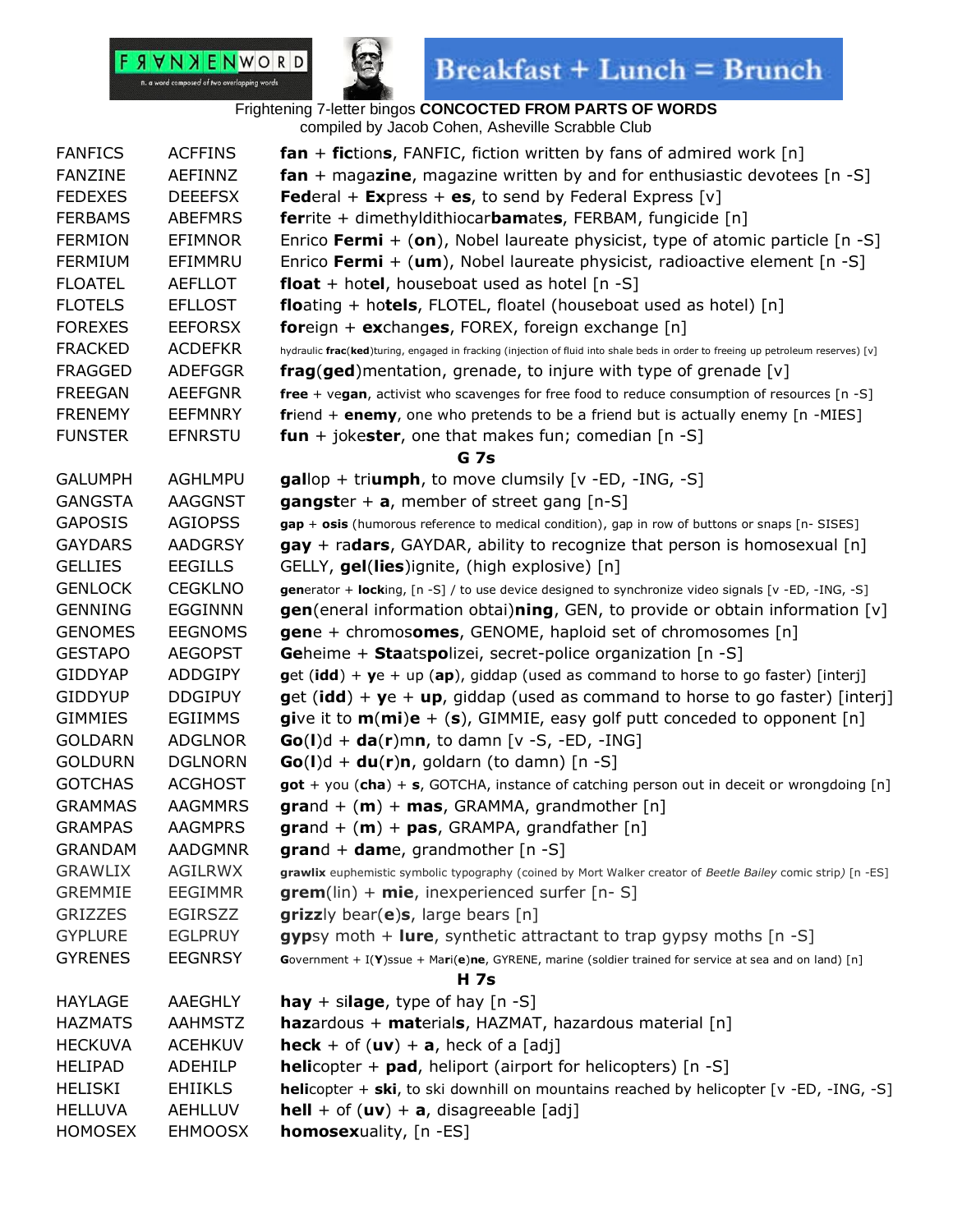

| <b>DGHNOOR</b><br><b>horn</b> y + <b>dog</b> , sexually aggressive male $[n -S]$<br><b>HORNDOG</b><br><b>how do</b> you do? + <b>ied</b> , HOWDY, to greet with words "how do you do" [v]<br>HOWDIED<br><b>DDEHIOW</b> |  |
|------------------------------------------------------------------------------------------------------------------------------------------------------------------------------------------------------------------------|--|
| <b>how do</b> you do? + <b>ies</b> , HOWDY, to greet with words "how do you do" [v]<br><b>HOWDIES</b><br><b>DEHIOSW</b>                                                                                                |  |
| <b>HUMIDEX</b><br><b>DEHIMUX</b><br><b>humidity</b> + index, index of discomfort $[n - ES]$                                                                                                                            |  |
| <b>HUMINTS</b><br><b>HIMNSTU</b><br><b>human + intelligence agents, HUMINT, secret intelligence-gathering by agents [n]</b>                                                                                            |  |
| <b>EEHMSUV</b><br>high + (u) + mobility + multipurpose wheeled + $ve(e)$ hicles, HUMVEE, type of motor vehicle [n -S]<br><b>HUMVEES</b>                                                                                |  |
| <b>hush</b> + lullaby, (go to sleep -- used imperatively to soothe child) [v]<br><b>HUSHABY</b><br><b>ABHHSUY</b>                                                                                                      |  |
| I <sub>7s</sub>                                                                                                                                                                                                        |  |
| <b>IMPROVS</b><br><b>IMOPRSV</b><br>improvisations, act of improvising (to compose, recite, play, or sing extemporaneously [n]                                                                                         |  |
| J <sub>7s</sub>                                                                                                                                                                                                        |  |
| pajam(mies)as, pajamas (garment for sleeping or lounging) [n]<br><b>JAMMIES</b><br><b>AEIJMMS</b>                                                                                                                      |  |
| $\mathbf{j}(ay)$ unior + $\mathbf{g}(ee)$ rades, JAYGEE, military officer [n]<br><b>JAYGEES</b><br><b>AEEGJSY</b>                                                                                                      |  |
| <b>JAYVEES</b><br>$\mathbf{j}(\mathbf{ay})$ unior + $\mathbf{v}(\mathbf{ee})$ arsity players, JAYVEE, junior varsity player [n]<br><b>AEEJSVY</b>                                                                      |  |
| jazz + bowties, JAZZBO, devotee pf jazz (style pf lively syncopated music) [n]<br><b>JAZZBOS</b><br><b>ABJOSZZ</b>                                                                                                     |  |
| <b>JEEPERS</b><br><b>EEEJPRS</b><br>Jesus $+$ epers, used as mild oath [interj]                                                                                                                                        |  |
| <b>JEEPNEY</b><br><b>EEEJNPY</b><br><b>jeep</b> + jitney, Philippine jitney (small bus) $[n -S]$                                                                                                                       |  |
| <b>JEEZELY</b><br>Jesus+ezely, jeezly (used as intensifier)) [adj]<br><b>EEEJLYZ</b>                                                                                                                                   |  |
| $(j)$ Germans + ries, JERRY, German solider [n]<br><b>JERRIES</b><br><b>EEIJRRS</b>                                                                                                                                    |  |
| <b>JETPORT</b><br><b>EJOPRTT</b><br>jet + airport, type of airport (tract of land maintained for landing and takeoff of aircraft) [n -S]                                                                               |  |
| Jesus $Ge(ji)min(y)$ , jiminy (used to express surprise) [interj]<br><b>JIMMINY</b><br>IIJMMNY                                                                                                                         |  |
| <b>JOURNOS</b><br><b>JNOORSU</b><br>journ(o)alists, JOURNO, writer for news medium [n]                                                                                                                                 |  |
| <b>Jurgen and Walter Marti + ed</b> —inventors of mountaineering climbing tool [v]<br><b>JUMARED</b><br>ADEJMRU                                                                                                        |  |
| <b>K7s</b>                                                                                                                                                                                                             |  |
| <b>KIDLITS</b><br><b>DIIKLST</b><br>$kid + literatures, KIDLIT, literature for children [n]$                                                                                                                           |  |
| <b>KIDVIDS</b><br><b>DDIIKSV</b><br><b>kid</b> die + <b>videos</b> , KIDVID, television programs for children $[n]$                                                                                                    |  |
| Ku Klux Klan + cavern, local branch of Ku Klux Klan $[n -S]$<br><b>KLAVERN</b><br><b>AEKLNRV</b>                                                                                                                       |  |
| Ku Klux Klan + eagle, official in Ku Klux Klan [n -S]<br><b>KLEAGLE</b><br><b>AEEGKLL</b>                                                                                                                              |  |
| <b>KLEPTOS</b><br>kleptomaniacs, KLEPTO, one that steals impulsively [n]<br><b>EKLOPST</b>                                                                                                                             |  |
| <b>KOLKHOZ</b><br><b>HKKLOOZ</b><br><b>kollektivnoe + khozyaistvo, collective farm in Russia [n -ES or -Y]</b>                                                                                                         |  |
| Krim +(mer), Crimea, kind of fur [n -S]<br><b>KRIMMER</b><br><b>EIKMMRR</b>                                                                                                                                            |  |
| L <sub>7s</sub>                                                                                                                                                                                                        |  |
| $lactone + amides, LACTAM, chemical compound [n]$<br><b>LACTAMS</b><br><b>AACLMST</b>                                                                                                                                  |  |
| <b>LAOGAIS</b><br>AAGILOS<br><b>lao</b> dong + gaizao + s, LAOGAI, system of forced-labor camps in China $[n]$                                                                                                         |  |
| <b>ABBILLS</b><br><b>LIBLABS</b><br><b>liberals + labors,</b> LIBLAB, person supporting coalition of liberal and labor groups $[n]$                                                                                    |  |
| $\lim p + \lim s(e)y$ , limpsy (lacking strength or vigor) [adj -SIER, -SIEST]<br><b>LIMPSEY</b><br><b>EILMPSY</b>                                                                                                     |  |
| <b>LINOCUT</b><br><b>linoleum + cut</b> , print made from design cut into linoleum $[n -S]$<br><b>CILNOTU</b>                                                                                                          |  |
| LOIDING<br><b>DGIILNO</b><br>celluloid $+$ ing, LOID, to open spring lock by using piece of celluloid [ $v$ ]                                                                                                          |  |
| <b>LOOKITS</b><br><b>IKLOOST</b><br><b>look</b> at + it + s, LOOKIT, to look at $[v]$                                                                                                                                  |  |
| <b>LYDDITE</b><br><b>DDEILTY</b><br>Lydd + (ite), England (where explosive first tested), explosive $[n -S]$                                                                                                           |  |
| <b>M</b> 7s                                                                                                                                                                                                            |  |
| <b>maga</b> zine + catalog, sales catalog resembling magazine $[n -S]$<br>MAGALOG<br>AAGGLMO                                                                                                                           |  |
| <b>MAGLEVS</b><br><b>AEGLMSV</b><br>magnetic + levitations, MAGLEV, train using magnets to move above tracks [n]                                                                                                       |  |
| <b>MALWARE</b><br><b>AAELMRW</b><br><b>malevolent</b> + software, software designed to disable computers $[n -S]$                                                                                                      |  |
| <b>MASCONS</b><br><b>ACMNOSS</b><br>mass + concentrations, MASCON, concentration of dense mass beneath moon's surface [n]                                                                                              |  |
| <b>MATRICS</b><br><b>ACIMRST</b><br>matriculations, MATRIC, matriculation (admission into university) [n]                                                                                                              |  |
| MAXIMIN<br>AIIMMNX<br>$maximum + minima$ , maximum set of minima [n]                                                                                                                                                   |  |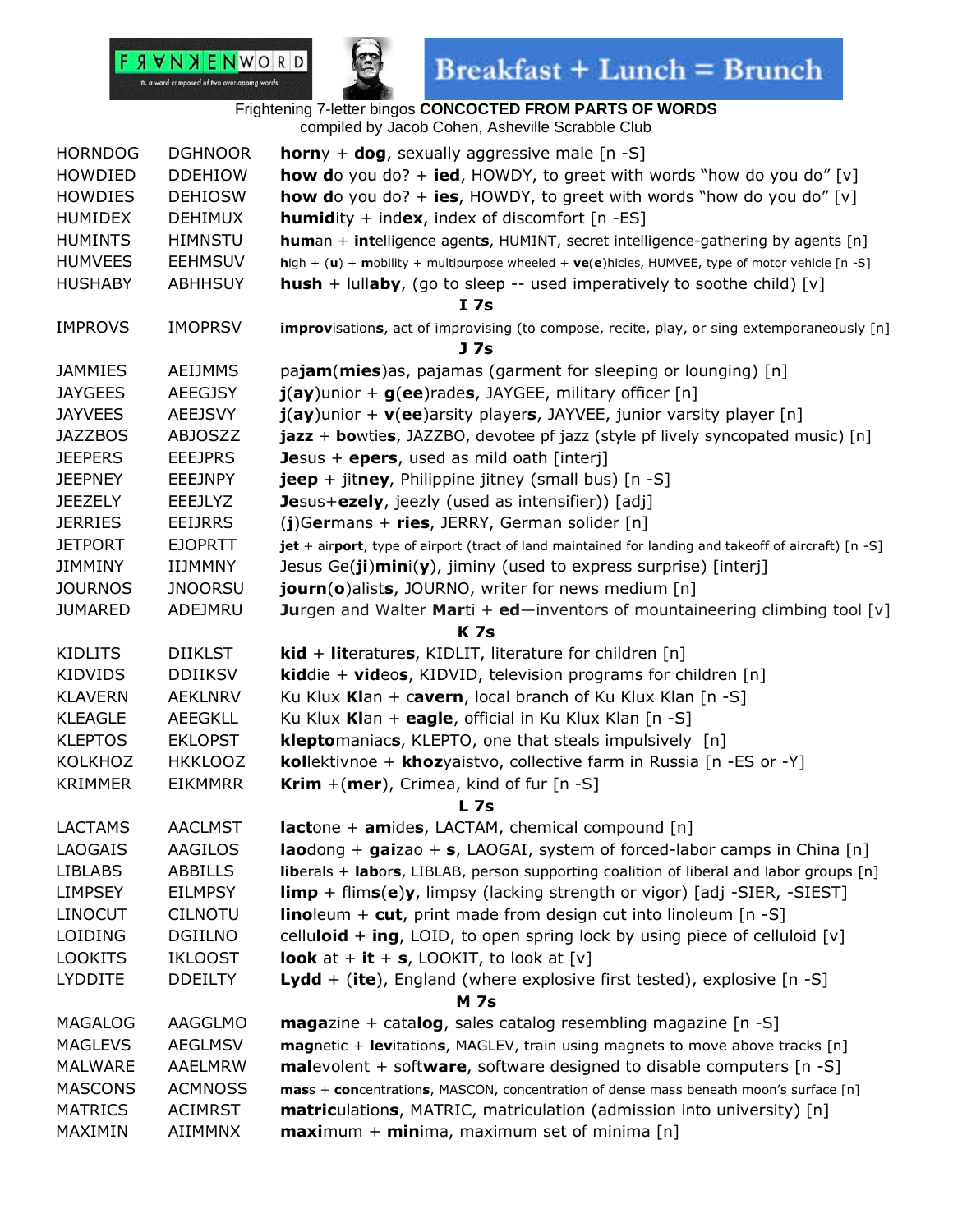

## $\textbf{Breakfast} + \textbf{Lunch} = \textbf{Brunch}$

### Frightening 7-letter bingos **CONCOCTED FROM PARTS OF WORDS**

compiled by Jacob Cohen, Asheville Scrabble Club

| <b>MAYDAYS</b> | <b>AADMSYY</b> | venez m'aider <b>mayday</b> (French for "come and help me), radio distress call [n]                                                         |
|----------------|----------------|---------------------------------------------------------------------------------------------------------------------------------------------|
| <b>MEDEVAC</b> | <b>ACDEEMV</b> | medical + evacuation, to evacuate wounded from battlefield by helicopter [v -ED, -ING, -S or -CKED, -CKING, -S]                             |
| MEDIGAP        | ADEGIMP        | <b>medi</b> cal insurance $+$ <b>gap</b> , supplemental health insurance $[n -S]$                                                           |
| MEDIVAC        | <b>ACDEIMV</b> | medical + evacuation, medevac (to evacuate wounded from battlefield by helicopter) [v -ED, -ING, -S or -CKED, -CKING, -S]                   |
| <b>METEPAS</b> | <b>AEEMPST</b> | <b>methyl derivative of tepa, METEPA, chemical compound [n]</b>                                                                             |
| <b>MIDCULT</b> | CDILMTU        | <b>middle</b> class + culture, middle class culture $[n -S]$                                                                                |
| <b>MINGIER</b> | <b>EGIIMNR</b> | $mean + stringier$ , MINGY, mean and stingy [adj]                                                                                           |
| <b>MINGILY</b> | <b>GIILMNY</b> | mean + stingier, MINGY, mean and stingy [adv]                                                                                               |
| MINIMAX        | AIIMMNX        | <b>mini</b> mum + <b>max</b> ima, minimum set of maxima $[n]$                                                                               |
| <b>MOBLOGS</b> | <b>BGLMOOS</b> | mobile phone + web+ log, MOBLOG, weblog with data posted from cell phone [n]                                                                |
|                |                | <b>N</b> 7s                                                                                                                                 |
| <b>NAVAIDS</b> | AADINSV        | navigation + aids, NAVAID, navigational device [n]                                                                                          |
| <b>NEATNIK</b> | AEIKNNT        | $\text{neat}$ + beatnik, compulsively neat person [n -S]                                                                                    |
| <b>NECKLET</b> | <b>CEEKLNT</b> | <b>necklace</b> + bracelet, close-fitting ornament worn around neck $[n]$                                                                   |
| <b>NEOCONS</b> | <b>CENNOOS</b> | neo + Conservatives, NEOCON, neoconservative [n]                                                                                            |
| <b>NETBOOK</b> | <b>BEKNOOT</b> | Internet + notebook computer, small portable computer $[n -S]$                                                                              |
| <b>NETIZEN</b> | <b>EEINNTZ</b> | Internet + citizen, frequent user of Internet $[n -S]$                                                                                      |
| <b>NETSURF</b> | <b>EFNRSTU</b> | Internet $+$ surf, to browse Internet for information [ $v$ -ED, -ING, -S]                                                                  |
| <b>NEWBIES</b> | <b>BEEINSW</b> | newcomer(bie)s, NEWBIE, newcomer (one that has recently arrived) [n]                                                                        |
| <b>NEWSIES</b> | <b>EEINSSW</b> | <b>newsboy(ie)s, NEWSY, newsboy (boy who delivers or sells newspapers)</b> [n]                                                              |
| <b>NITINOL</b> | <b>IILNNOT</b> | $nickel + titanium + Naval$ , + Ordnance + Laboratory, alloy of nickel and titanium $[n - S]$                                               |
| <b>NOCEBOS</b> | <b>BCENOOS</b> | no(cere [to harm]) + placebos NOCEBO, harmless substance that induces harmful effects in patients having negative expectations [n]          |
| <b>NONCOMS</b> | <b>CMNNOOS</b> | <b>non-com</b> missioned + officers, NONCOM, noncommissioned officer [n]                                                                    |
| <b>NONPROS</b> | <b>NNOOPRS</b> | non + prosecute, to enter judgment against plaintiff who fails to prosecute [v -SSED, -SSING, -SSES]                                        |
| <b>NONSKED</b> | <b>DEKNNOS</b> | $\mathsf{non} + \mathsf{sk}(\mathsf{ch})$ edule, airline without scheduled flying times [n -S]                                              |
| <b>NUBUCKS</b> | <b>BCKNSUU</b> | new $(nu)$ + <b>bucks</b> , NUBUCK, soft sueded leather $[n]$                                                                               |
| <b>NUMMIER</b> | EIMMNRU        | $n(y)$ ummier, NUMMY, delicious [adj]                                                                                                       |
|                |                | 0 7s                                                                                                                                        |
| <b>OCICATS</b> | <b>ACCIOST</b> | $oc(i)$ elot + cats, OCICAT, domestic cat having short spotted coat [n]                                                                     |
| <b>ORATURE</b> | <b>AEORRTU</b> | oral + literature, oral forms of literature, such as folklore $[n -S]$                                                                      |
| <b>OVONICS</b> | <b>CINOOSV</b> | <b>Ovshinsky (U.S. inventor) + electronics, OVONIC, electronic device [n]</b>                                                               |
| <b>OZALIDS</b> | ADILOSZ        | diazo (reversed) + I (s) OZALID, trademark process for reproducing line drawings, manuscripts [n]                                           |
|                |                | <b>P</b> 7s                                                                                                                                 |
| <b>PANGENE</b> | <b>AEEGNNP</b> | <b>pangene</b> sis, pangen (hypothetical heredity-controlling particle of protoplasm) [n -S]                                                |
| <b>PANGENS</b> | <b>AEGNNPS</b> | pangenesis, PANGEN, hypothetical heredity-controlling particle of protoplasm [n]                                                            |
| <b>PARSECS</b> | <b>ACEPRSS</b> | <b>parallax + seconds, PARSEC, unit of astronomical distance</b> $[n]$                                                                      |
| <b>PARTAKE</b> | <b>AAEKPRT</b> | part + take, to participate [v -TOOK, -N, -KING, -S]                                                                                        |
| <b>PEDWAYS</b> | <b>ADEPSWY</b> | <b>pedestrian</b> + walk <b>ways</b> , PEDWAY, walkway for pedestrians only $[n]$                                                           |
| <b>PEKEPOO</b> | <b>EEKOOPP</b> | Pekingese + Poodle, peekapoo (dog that is cross between Pekingese and poodle) [n -S]                                                        |
| <b>PENULTS</b> | <b>ELNPSTU</b> | <b>penultimate + s, next to last syllable in word [n]</b>                                                                                   |
| <b>PERMING</b> | <b>EGIMNPR</b> | <b>permanent + ing, PERM, to give hair permanent wave [v]</b>                                                                               |
| <b>PHARMAS</b> | <b>AAHMPRS</b> | <b>pharma</b> ceutical companies, PHARMA, pharmaceutical company [n]                                                                        |
| <b>PHARMER</b> | <b>AEHMPRR</b> | pharmaceutical + farmer, one who participates in pharming (production of pharmaceuticals from genetically altered plants or animals) [n -S] |
| <b>PHENOMS</b> | <b>EHMNOPS</b> | phenomenal(s), person of extraordinary ability or promise [n]                                                                               |
| PHISHED        | <b>DEHHIPS</b> | phreak + fished, PHISH, practice of using email illegally to induce people to reveal personal information [v]                               |
| <b>PHISHES</b> | <b>EHHIPSS</b> | phreak + fishes, PHISH, practice of using email illegally to induce people to reveal personal information [v]                               |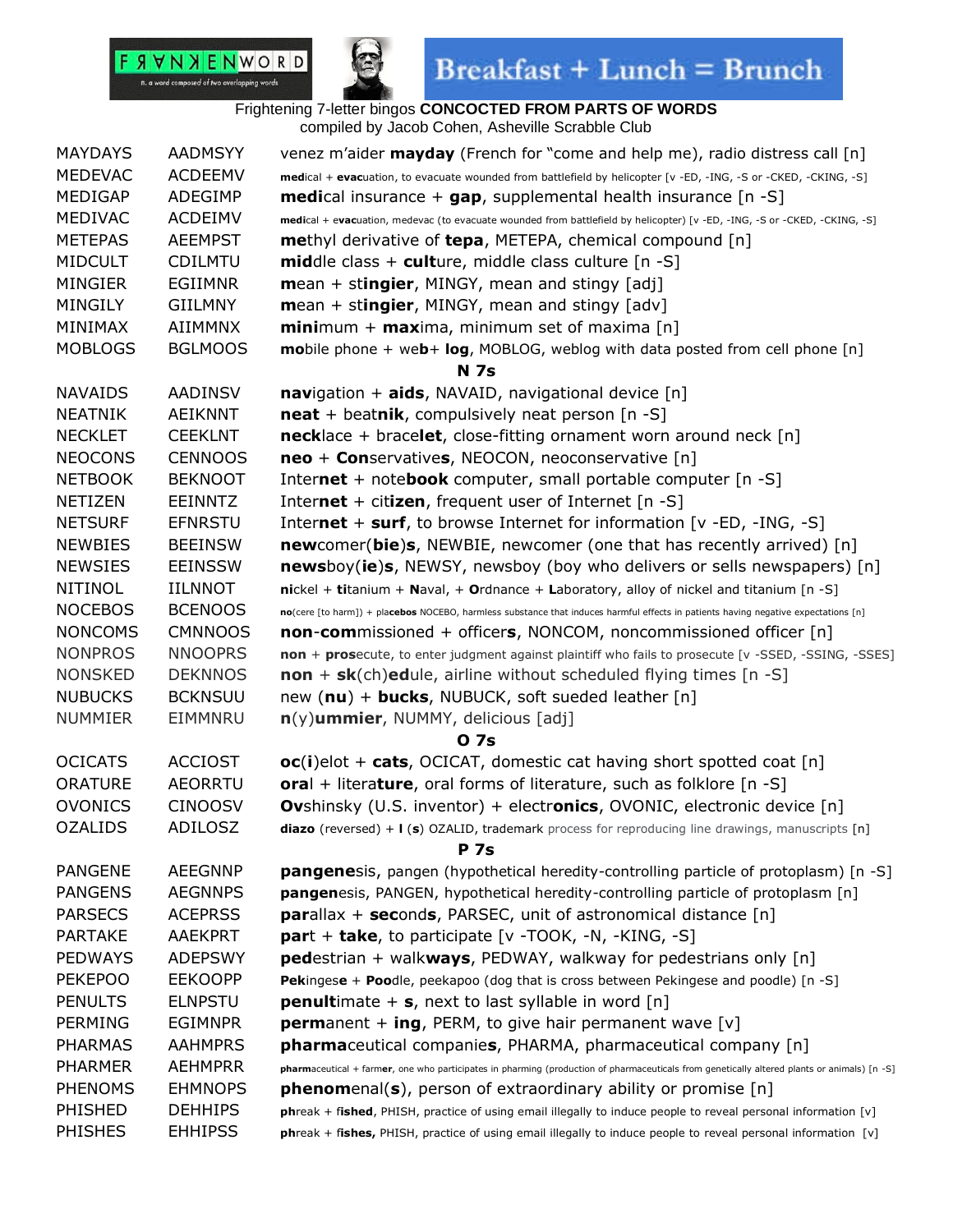



## $\textbf{Breakfast} + \textbf{Lunch} = \textbf{Brunch}$

| PHIZZES        | <b>EHIPSZZ</b> | phy(i)s(zzes)iognomy, PHIZZ, phiz (face or facial expression) [n]                                                                    |
|----------------|----------------|--------------------------------------------------------------------------------------------------------------------------------------|
| <b>PHOTOGS</b> | <b>GHOOPST</b> | photographers, PHOTOG, one who takes photographs [n]                                                                                 |
| <b>PHREAKS</b> | <b>AEHKPRS</b> | phone + freaks, PHREAK, to gain illegal access to long-distance telephone service to avoid bills [v]                                 |
| <b>PHYSEDS</b> | <b>DEHPSSY</b> | <b>physical + educations, PHYSED, physical education</b> [n]                                                                         |
| <b>PHYSIOS</b> | <b>HIOPSSY</b> | <b>physiotherapists, PHYSIO, physiotherapist</b> [n]                                                                                 |
| <b>PINNIES</b> | <b>EIINNPS</b> | pin(nie)afores, PINNY, pinafore (child's apron) [n]                                                                                  |
| <b>PLAINED</b> | ADEILNP        | complained, PLAIN, to complain (to express discontent) [v]                                                                           |
| <b>PLOSION</b> | <b>ILNOOPS</b> | explosion, release of breath after articulation of certain consonants [n -S]                                                         |
| <b>PLOSIVE</b> | <b>EILOPSV</b> | explosive, sound produced by plosion [n -S]                                                                                          |
| <b>PLUGOLA</b> | <b>AGLLOPU</b> | $plug + payola$ [n -S] free incidental advertising on radio or television                                                            |
| <b>PODCAST</b> | <b>ACDOPST</b> | ipod + broadcast, to make program available in digital format for download over Internet [v PODCAST or -ED. -ING, -S]                |
| <b>POLYBAG</b> | <b>ABGLOPY</b> | polyethylene + bag, to place something in polyethylene bag [v -GGED, -GGING, -S]                                                     |
| <b>POSSUMS</b> | <b>MOPSSSU</b> | opossum, POSSUM, opossum (arboreal mammal) [n]                                                                                       |
| <b>POSTDOC</b> | <b>CDOOPST</b> | one engaged in <b>postdoc</b> toral study, one engaged in postdoctoral study [n -S]                                                  |
| <b>POSTOPS</b> | <b>OOPPSST</b> | <b>post + operations, POSTOP, patient after undergoing surgical operation [n]</b>                                                    |
| <b>PRECIPS</b> | <b>CEIPPRS</b> | precipitations, precipitation [n]                                                                                                    |
| <b>PREEMIE</b> | <b>EEEIMPR</b> | pre(emie) mature, infant born prematurely [n -S]                                                                                     |
| <b>PREFABS</b> | <b>ABEFPRS</b> | <b>pre</b> viously + <b>fabricated + (s)</b> , PREFAB, to construct beforehand [v]                                                   |
| <b>PRELIMS</b> | <b>EILMPRS</b> | preliminaries, PRELIM, preliminary match [n]                                                                                         |
| <b>PREMEDS</b> | <b>DEEMPRS</b> | pre-medical students, PREMED, student preparing for study of medicine [n]                                                            |
| <b>PREMIES</b> | <b>EEIMPRS</b> | $pre(mie)$ mature + s, PREMIE, preemie (infant born prematurely) [n]                                                                 |
| <b>PRENUPS</b> | <b>ENPPRSU</b> | prenuptials, PRENUP, agreement made by couple before they marry [n]                                                                  |
| <b>PREPPED</b> | <b>DEEPPPR</b> |                                                                                                                                      |
|                |                | <b>prep(ped)</b> aratory school, (PREP, to attend preparatory school [v]                                                             |
| <b>PREPPIE</b> | EEIPPPR        | <b>prep(pie)</b> aratory school student, one who preps [n -S]                                                                        |
| <b>PREPREG</b> | <b>EEGPPRR</b> | previously + impregnated, reinforcing material already impregnated with synthetic resin [n -S]                                       |
| <b>PREQUEL</b> | EELPQRU        | <b>precede + sequel, book whose story precedes that of earlier work [n -S]</b>                                                       |
| <b>PREXIES</b> | <b>EEIPRSX</b> | pres(xie)dents, PREXY, president [n]                                                                                                 |
| PREZZIE        | EEIPRZZ        | $pres(zzie)$ dent, gift $[n-S]$                                                                                                      |
| <b>PRISSED</b> | <b>DEIPRSS</b> | prim + siss(ed)y, PRISS, to act in prissy (excessively or affectedly proper) manner [v]                                              |
| <b>PRISSES</b> | <b>EIPRSSS</b> | $\text{prim} + \text{sis}(es)y$ , PRISS, to act in prissy (excessively or affectedly proper) manner [v]                              |
| <b>PRITHEE</b> | <b>EEHIPRT</b> | I pray(i)thee, used to express wish or request [interj]                                                                              |
| <b>PROBANG</b> | <b>ABGNOPR</b> | <b>prob</b> e + provang, (named by inventor in $17th$ century) surgical rod [n -S]                                                   |
| <b>PROBITS</b> | <b>BIOPRST</b> | <b>prob</b> ability + units, PROBIT, unit of statistical probability $[n]$                                                           |
| <b>PROMOED</b> | <b>DEMOOPR</b> | <b>promoted</b> , PROMO, to promote (to contribute to progress of) $[v]$                                                             |
| <b>PROPJET</b> | <b>EJOPPRT</b> | propeller + jet, type of airplane (winged aircraft propelled by jet engines or propellers) [n -S]                                    |
| <b>PROPMAN</b> | <b>AMNOPPR</b> | <b>property</b> + <b>man</b> , man in charge of stage properties $[n - MEN]$                                                         |
| <b>PROXIES</b> | <b>EIOPRSX</b> | $\text{pro}(x)$ curacies, PROXY, person authorized to act for another [n]                                                            |
| <b>PRYTHEE</b> | <b>EEHPRTY</b> | I pray(i)thee, prithee (used to express wish or request) [interj]                                                                    |
| <b>PSIONIC</b> | <b>CIINOPS</b> | psi (supposed parapsychological or psychic faculties or phenomena) + electronic, pertaining to practical use of psychic powers [adj] |
| <b>PSYCHOS</b> | <b>CHOPSSY</b> | <b>psycho</b> pathic + persons, PSYCHO, mentally unstable person [n]                                                                 |
| <b>PSYWARS</b> | <b>APRSSWY</b> | <b>psy</b> chological + warfares, PSYWAR, psychological warfare [n]                                                                  |
| <b>PUGGLES</b> | <b>EGGLPSU</b> | $pug + beagle(s)$ , cross between pug and beagle [n]                                                                                 |
| <b>PULSARS</b> | <b>ALPRSSU</b> | <b>puls</b> ating + stars, PULSAR, celestial source of radio waves [n]                                                               |
|                |                | Q 7s                                                                                                                                 |
| QUANGOS        | AGNOQSU        | <b>quasi</b> + non-governmental + organizations, QUANGO, public administrative board [n]                                             |
| QUASARS        | AAQRSSU        | <b>quasi</b> + stellar + s, QUASAR, distant celestial object emitting strong radio waves $[n]$                                       |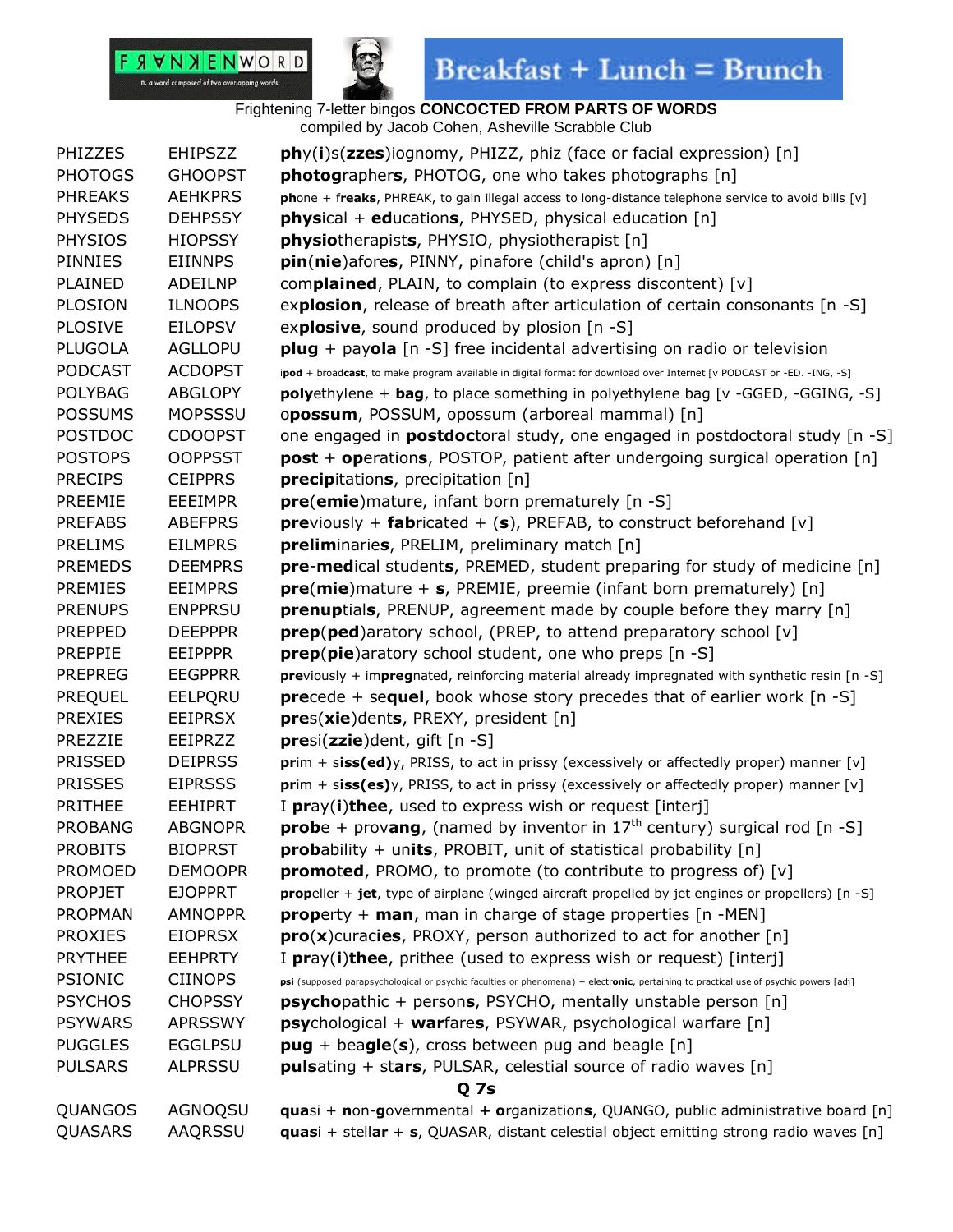

 $\textbf{Breakfast} + \textbf{Lunch} = \textbf{Brunch}$ 

| <b>QUBYTES</b> | <b>BEQSTUY</b> | <b>quantum + bytes, QUBYTE, sequence of eight quantum bits [n]</b>                                                             |
|----------------|----------------|--------------------------------------------------------------------------------------------------------------------------------|
| QUILLET        | <b>EILLQTU</b> | <b>quidl(I)ibet</b> Latin for "what you please", trivial distinction [n-S]                                                     |
| QUILLOW        | ILLOQUW        | $quilt + pillow$ , quilt formed into pillow [n -S]                                                                             |
| <b>QWERTYS</b> | <b>EQRSTWY</b> | $q + w + e + r + t + y + s$ , QWERTY, standard keyboard [n]                                                                    |
|                |                | <b>R</b> 7s                                                                                                                    |
| <b>RACINOS</b> | <b>ACINORS</b> | racing + casinos, RACINO, racetrack at which slot machines are available [n]                                                   |
| <b>RADOMES</b> | <b>ADEMORS</b> | radar + domes, RADOME, domelike device used to shelter radar antenna $[n]$                                                     |
| RAZZING        | AGINRZZ        | <b>razz</b> berry (raspberry) + (ing), to deride (to ridicule (to make fun of)) (v)                                            |
| <b>REDOXES</b> | <b>DEEORSX</b> | reduction + $o$ xygen +(es), REDOX, type of chemical reaction [n]                                                              |
| <b>REORGED</b> | <b>DEEGORR</b> | <b>reorganized, REORG, to reorganize (to form into orderly whole)</b> [v]                                                      |
| <b>RIBBIES</b> | <b>BBEIIRS</b> | runs + (i) + $b(b)$ atted + in + es, RIBBIE, run batted in [n]                                                                 |
| <b>RIFLIPS</b> | <b>FIILPRS</b> | restriction + $(i)$ + fragment + length + $(i)$ + polymorphisms, RIFLIP, fragment of DNA [n]                                   |
| <b>ROADEOS</b> | <b>ADEOORS</b> | road + rodeos, ROADEO, competition for truck drivers $[n]$                                                                     |
| <b>ROOFIES</b> | <b>EFIOORS</b> | Ro(ofies) hypnols, ROOFIE, tablet of powerful sedative (Rohypnol) [n]                                                          |
| <b>ROOKIES</b> | <b>EIKOORS</b> | rec(ookies) ruits, ROOKIE, novice (person new to any field or activity) [n]                                                    |
| <b>RUBABOO</b> | ABBOORU        | roux (French) + (b) aboo (Algonquin), type of soup $[n -S]$                                                                    |
| <b>RUMDUMS</b> | <b>DMMRSUU</b> | rum + dumbs, RUMDUM, alcoholic (someone suffering from alcoholism) [n]                                                         |
|                |                | S <sub>7s</sub>                                                                                                                |
| SAGGARD        | <b>AADGGRS</b> | safeg(g)uard, saggar (protective clay casing) [n -S]                                                                           |
| <b>SAGGARS</b> | <b>AAGGRSS</b> | safeg(g) uards, SAGGAR, to bake in saggar (protective clay casing) $[v]$                                                       |
| <b>SAGGERS</b> | <b>AEGGRSS</b> | safeg(g)uards, SAGGER, to saggar (to bake in saggar (protective clay casing)) [v]                                              |
| <b>SAMBAED</b> | <b>AABDEMS</b> | $z(s)$ ambacueca + (ed), SAMBA, to perform Brazilian dance [v]                                                                 |
| <b>SATCOMS</b> | <b>ACMOSST</b> | satellite + communications, SATCOM, satellite communications $[n]$                                                             |
| <b>SCHIZOS</b> | <b>CHIOSSZ</b> | schizoids, person affected with schizophrenia (type of psychotic disorder) [n]                                                 |
| <b>SCHIZZY</b> | <b>CHISYZZ</b> | schizhoid(zy), affected with schizophrenia (type of psychotic disorder) [adj]                                                  |
| <b>SCHNEID</b> | <b>CDEHINS</b> | schneid(er) German for one who cuts cloth, losing streak "get off the schneid" [n -S]                                          |
| <b>SCOUSES</b> | CEOSSSU        | lobscouses, SCOUSE, type of meat stew [n]                                                                                      |
| <b>SCRUMMY</b> | <b>CMMRSUY</b> | <b>scrum(my)</b> ptious, delicious, [adj -MMIER, -MMIEST]                                                                      |
| <b>SCUBAED</b> | <b>ABCDESU</b> | SCUBA (self-contained underwater breathing apparatus) +(ed), to swim underwater using breathing device with compressed air [v] |
| <b>SECPARS</b> | <b>ACEPRSS</b> | one second + of parallax + (s), SECPAR, parsec (unit of astronomical distance) [n]                                             |
| <b>SELSYNS</b> | <b>ELNSSSY</b> | self-synchronized(s), type of remote-control device [n]                                                                        |
| <b>SEXPERT</b> | <b>EEPRSTX</b> | $sex + expert$ , expert on sexual matters [n -S]                                                                               |
| <b>SEXTING</b> | <b>EGINSTX</b> | sexually explicit + texting, sending of sexually explicit messages or images by cell phone [v]                                 |
| <b>SFERICS</b> | <b>CEFIRSS</b> | atmosph(f)erics, electronic detector of storms [n SFERICS]                                                                     |
| <b>SHADDUP</b> | <b>ADDHPSU</b> | <b>shut (add)</b> + $up$ , used to silence someone, [interj]                                                                   |
| <b>SHEEPLE</b> | <b>EEEHLPS</b> | <b>sheep</b> + people, people likened to sheep $[n -S]$                                                                        |
| <b>SHEROES</b> | <b>EEHORSS</b> | she + heroes, SHERO, woman regarded as hero $[n]$                                                                              |
| <b>SHINDIG</b> | <b>DGHIINS</b> | shin + dig, elaborate dance or party $[n -S]$                                                                                  |
| <b>SHORANS</b> | <b>AHNORSS</b> | <b>short</b> + range + navigations, SHORAN, type of navigational system $[n]$                                                  |
| SHOWBIZ        | <b>BHIOSWZ</b> | show + bus(biz)iness, show business $[n - ZZES]$                                                                               |
| <b>SHROOMS</b> | <b>HMOORSS</b> | mushrooms, SHROOM, mushroom (type of fungus) [n]                                                                               |
| <b>SITCOMS</b> | <b>CIMOSST</b> | situation + comedies, SITCOM, television comedy series with continuing characters [n]                                          |
| <b>SITREPS</b> | <b>EIPRSST</b> | situation + reports, SITREP, report on current military situation $[n]$                                                        |
| <b>SKEDDED</b> | <b>DDDEEKS</b> | sch(k)ed(d)uled, to schedule (to assign to certain date or time) [v]                                                           |
| <b>SKIBOBS</b> | <b>BBIKOSS</b> | ski + bobsleighs, SKIBOB, to ride bike-like vehicle with skis instead of wheels [v]                                            |
| <b>SKYJACK</b> | <b>ACJKKSY</b> | <b>sky</b> + hijack, to hijack airplane $[v - ED, -ING, -S]$                                                                   |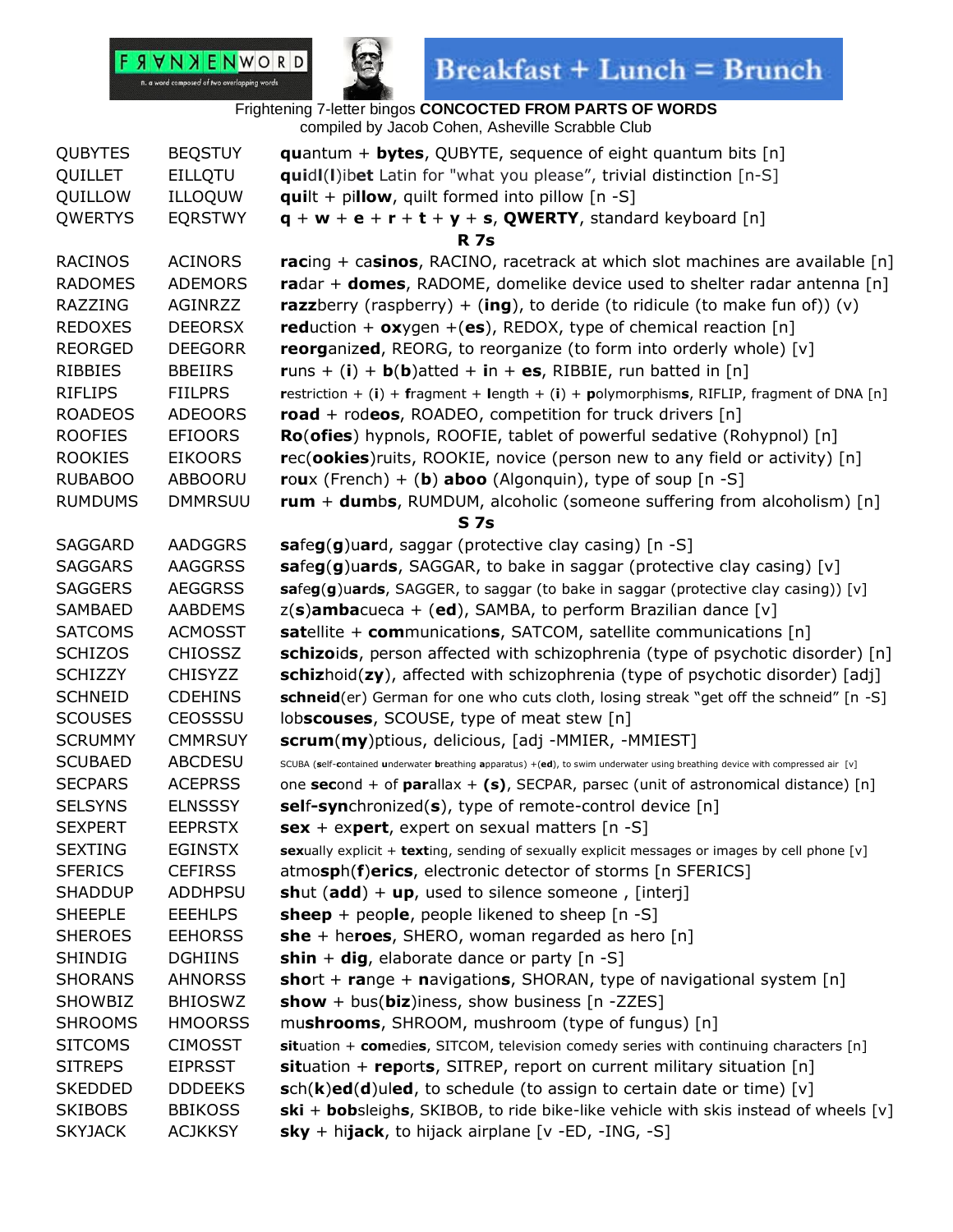

## $\textbf{Breakfast} + \textbf{Lunch} = \textbf{Brunch}$

| <b>SLEAZOS</b>  | <b>AELOSSZ</b>  | <b>sleazy</b> + <b>os</b> , SLEAZO, person of low morals or character [n]                                   |
|-----------------|-----------------|-------------------------------------------------------------------------------------------------------------|
| <b>SLURBAN</b>  | <b>ABLNRSU</b>  | sloppy or sleazy or slum + suburban, poorly planned suburban area [adj]                                     |
| <b>SLURVES</b>  | <b>ELRSSUV</b>  | slider + curves, SLURVE, type of pitch in baseball $[n]$                                                    |
| <b>SNAFUED</b>  | ADEFNSU         | situation normal: all fouled up + (ed), SNAFU, to bring into state of confusion [v]                         |
| SNOOZLE         | <b>ELNOOSZ</b>  | <b>snoo</b> ze + nuzzle, to nuzzle (to push with nose) $[v -D, -LING, -S]$                                  |
| <b>SOLUNAR</b>  | <b>ALNORSU</b>  | solar + lunar, listing rising and setting times of sun and moon [adj]                                       |
| SOVKHOZ         | <b>HKOOSVZ</b>  | sovetsko + khozyaistvo, state-owned farm in former Soviet Union [n -ES or -Y]                               |
| <b>SPECCED</b>  | <b>CCDEEPS</b>  | spec(ced)ifications, SPEC, to write specifications for [v]                                                  |
| <b>SPECCING</b> | <b>CCEGINPS</b> | spec(cing)ifications, SPEC, to write specifications for [v]                                                 |
| <b>SPECTED</b>  | <b>CDEEPST</b>  | $ex(s)$ pected, to expect $[v]$                                                                             |
| <b>SPEEDOS</b>  | <b>DEEOPSS</b>  | speedometers, SPEEDO, speedometer [n]                                                                       |
| <b>SPLAKES</b>  | <b>AEKLPSS</b>  | speckled trout + lake trouts, SPLAKE, freshwater fish [n]                                                   |
| <b>SPYWARE</b>  | <b>AEPRSWY</b>  | spy + software, computer software by which personal information is covertly sent to another computer [n -S] |
| <b>SQUARKS</b>  | AKQRSSU         | supersymmetric + quarks, SQUARK, hypothetical boson analogue of quark [n]                                   |
| <b>SQUIRLS</b>  | <b>ILQRSSU</b>  | squiggle + twirls or swirls, SQUIRL, ornamental curve in handwriting [n]                                    |
| <b>STALAGS</b>  | <b>AAGLSST</b>  | <b>Stammlagers, STALAG, German prisoner-of-war camp</b> [n]                                                 |
| <b>STEMSON</b>  | <b>EMNOSST</b>  | <b>stem</b> + keelson, supporting timber of ship [n -S]                                                     |
| <b>SUBDEBS</b>  | <b>BDEESSU</b>  | sub + debutantes, SUBDEB, girl year before she becomes debutante $[n]$                                      |
| <b>SUSSING</b>  | <b>GINSSSU</b>  | sus(s) pecting, SUSS, to figure out or check out [v]                                                        |
| <b>SYNCHRO</b>  | <b>CHNORSY</b>  | synchronization or synchronized, selsyn (type of remote-control device) [n -S]                              |
| <b>SYNCOMS</b>  | <b>CMNOSSY</b>  | synchronous + communication satellites, SYNCOM, type of communication satellite [n]                         |
| <b>SYNDETS</b>  | <b>DENSSTY</b>  | synthetic + detergents, SYNDET, synthetic detergent [n]                                                     |
| <b>SYNDICS</b>  | <b>CDINSSY</b>  | syndicus, delegate of business [n]                                                                          |
|                 |                 |                                                                                                             |
| <b>SYNFUEL</b>  | <b>EFLNSUY</b>  | synthetic + fuel, SYNFUEL, fuel derived from fossil fuels [n -S]                                            |
|                 |                 | T 7s                                                                                                        |
| <b>TANGELO</b>  | <b>AEGLNOT</b>  | <b>tangerine + pomelo, citrus fruit</b> $[n -S]$                                                            |
| <b>TANKINI</b>  | AIIKNNT         | tank top + bikini, woman's swimsuit consisting of bikini briefs and tank top $[n -S]$                       |
| <b>TANNOYS</b>  | <b>ANNOSTY</b>  | $tan(n)$ talum + alloys, TANNOY, trademark [n]                                                              |
| <b>TARMACS</b>  | <b>AACMRST</b>  | $tar + macadams$ , TARMAC, to cause (aircraft) to sit on taxiway [v]                                        |
| <b>TAXICAB</b>  | AABCITX         | <b>taximeter + cabriolet, automobile for hire [n -S]</b>                                                    |
| <b>TECHIES</b>  | <b>CEEHIST</b>  | <b>technician + ies, TECHIE, technician [n]</b>                                                             |
| <b>TECHNOS</b>  | <b>CEHNOST</b>  | <b>technology</b> + (s) enhanced music, TECHNO, style of disco music $[n]$                                  |
| <b>TEEVEES</b>  | <b>EEEESTV</b>  | <b>t</b> (ee)elev(ee)isions, TEEVEE, television [n]                                                         |
| <b>TEKKIES</b>  | <b>EEIKKST</b>  | $tech(kk)$ nician + ies, TEKKIE, techie (technician) [n]                                                    |
| <b>TELECOM</b>  | <b>CEELMOT</b>  | <b>telecom</b> munication, telecommunication [n -S]                                                         |
| TELEFAX         | AEEFLTX         | telephonic + facs(x)imile, transmit graphic material over telephone lines [v -ED, -ING, -S] to              |
| <b>TELEMAN</b>  | <b>AEELMNT</b>  | <b>tele</b> communications + man, naval officer $[n - MEN]$                                                 |
| <b>TELERAN</b>  | AEELNRT         | <b>tele</b> vision + radar $air + navigation$ , system of air navigation $[n -S]$                           |
| <b>TELEXED</b>  | <b>DEEELTX</b>  | teleprinter + exchanges + (ed), TELEX, to send message by type of telegraphic system $[v]$                  |
| <b>TELEXES</b>  | <b>EEELSTX</b>  | teleprinter + exchanges, TELEX, to send message by type of telegraphic system [v]                           |
| <b>TELLIES</b>  | <b>EEILLST</b>  | tel(li)evisions, TELLY, television set [n]                                                                  |
| <b>TELNETS</b>  | <b>EELNSTT</b>  | telephone + networks, TELNET, to access account over Internet using appropriate procedure [n]               |
| <b>TIGLONS</b>  | <b>GILNOST</b>  | <b>tiger + lions, TIGLON, offspring of male tiger and female lion</b> $[n]$                                 |
| <b>TOKAMAK</b>  | <b>AAKKMOT</b>  | Russian to (roidal'naya) kam (eras) ak (sial'nym magnitnym polem) [n -S]                                    |
| <b>TOKOMAK</b>  | AKKMOOT         | Russian <b>to</b> (roidal'naya) <b>ko</b> (a) <b>m</b> (eras) <b>ak</b> (sial'nym magnitnym polem) [n -S]   |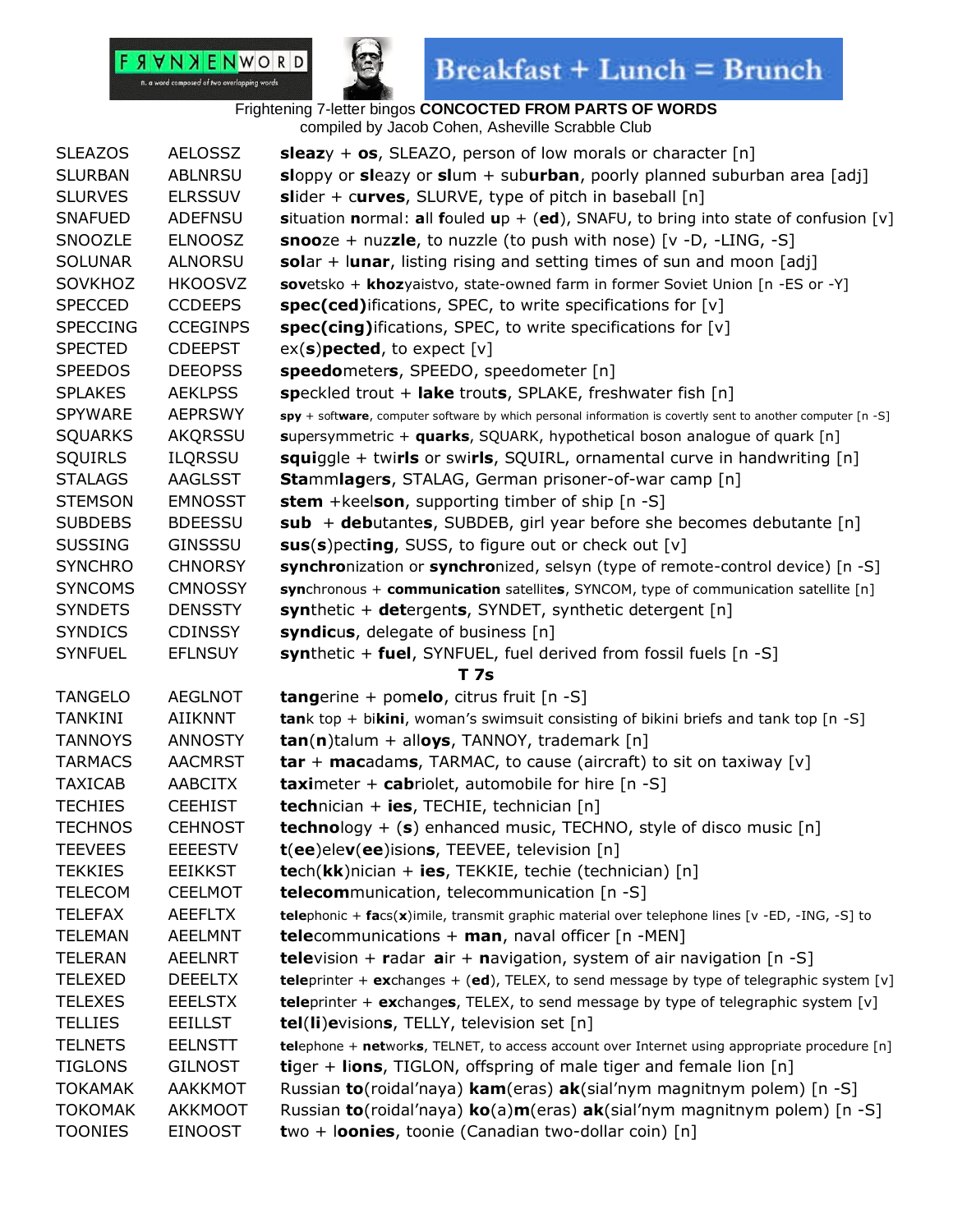

| <b>TRANKED</b> | <b>ADEKNRT</b> | <b>tran</b> g( <b>k</b> )utilized, to tranguilize $[v]$                                                                                |
|----------------|----------------|----------------------------------------------------------------------------------------------------------------------------------------|
| <b>TRIMPOT</b> | <b>IMOPRTT</b> | trimmer + potentiometer, small instrument for adjusting resistance or voltage [n -S]                                                   |
| <b>TROFFER</b> | <b>EFFORRT</b> | <b>tro</b> ugh + coffer, fixture for fluorescent lighting [n -S]                                                                       |
| <b>TWEENER</b> | <b>EEENRTW</b> | between + er, player having some but not all qualifications for two or more positions [n -S]                                           |
| <b>TWERKED</b> | <b>DEEKRTW</b> | <b>twitched + jerked, to dance in particular style originating in New Orleans [v]</b>                                                  |
| <b>TWOFERS</b> | <b>EFORSTW</b> | two + for (s), TWOFER, something sold at rate of two for price of one $[n]$                                                            |
| <b>TWOONIE</b> | <b>EINOOTW</b> | two + loonie, toonie (Canadian two-dollar coin) [n -S]                                                                                 |
|                |                | <b>U</b> 7s                                                                                                                            |
| <b>UMPTEEN</b> | <b>EEMNPTU</b> | <b>umpty</b> (Morse Code colloquial name for dash) + teen, indefinitely numerous [adj]                                                 |
| <b>UNICOMS</b> | <b>CIMNOSU</b> | universal communications, radio communications system at some airports [n]                                                             |
| <b>UNITARD</b> | <b>ADINRTU</b> | unit + leotard, leotard that also covers legs $[n -S]$                                                                                 |
|                |                | <b>V</b> 7s                                                                                                                            |
| <b>VEEJAYS</b> | <b>AEEJSVY</b> | $v(ee)$ ideo + $j(ay)$ ockeys, VEEJAY, announcer on program of music videos [n]                                                        |
| <b>VEEPEES</b> | <b>EEEEPSV</b> | $v(ee)$ ice + $p(ee)$ residents, VEEPEE, veep (vice president) [n -S]                                                                  |
| <b>VIDICON</b> | CDIINOV        | <b>video</b> + <b>icon</b> oscopetype of television camera tube, $[n -S]$                                                              |
| <b>VIDIOTS</b> | <b>DIIOSTV</b> | <b>video</b> + idiots, VIDIOT, habitual, undiscriminating viewer of television $[n]$                                                   |
| <b>VLOGGED</b> | <b>DEGGLOV</b> | <b>video</b> + web + <b>logged</b> , VLOG, to blog video material $[v]$                                                                |
| <b>VLOGGER</b> | <b>EGGLORV</b> | $video + web + logger$ , one that vlogs (to blog video material) [n -S]                                                                |
| <b>VOCODER</b> | <b>CDEOORV</b> | <b>voice + coder, electronic device used in transmitting speech signals [n -S]</b>                                                     |
| <b>VODCAST</b> | <b>ACDOSTV</b> | video + pod + broadcast, to make video files available for download over Internet [v -VODCAST or -ED, -ING, -S]                        |
|                |                | <b>W</b> 7s                                                                                                                            |
| <b>WANNABE</b> | <b>AABENNW</b> | <b>want</b> + (na) (to) + be, one who aspires to be like someone else $[n -S]$                                                         |
| WAREZES        | <b>AEERSWZ</b> | illegally copied softwares( $ze$ ) + s, WAREZ, illegally copied software [n]                                                           |
| <b>WAVICLE</b> | <b>ACEILVW</b> | wave + particle, subatomic particle that can act like both wave and particle [n -S]                                                    |
| <b>WEBCAMS</b> | <b>ABCEMSW</b> | World Wide Web + cameras, camera used for transmitting live images over World Wide Web [n]                                             |
| <b>WEBCAST</b> | <b>ABCESTW</b> | World Wide Web + broadcast, to transmit sound and images via World Wide Web [v -ED, -ING, -S]                                          |
| WEBINAR        | ABEINRW        | web + seminar, live interactive educational presentation conducted on website [n -S]                                                   |
| <b>WEBLOGS</b> | <b>BEGLOSW</b> | <b>website + logs, WEBLOG, website that contains online personal journal [n]</b>                                                       |
| WEBZINE        | <b>BEEINWZ</b> | web + magazine, magazine published on Internet $[n -S]$                                                                                |
| <b>WEEJUNS</b> | <b>EEJNSUW</b> | Norwe(e)gians(juns) fisherman's loafer / trademark [n]                                                                                 |
| WELLIES        | <b>EEILLSW</b> | <b>Welli(es)</b> ngton, WELLIE, Wellington boot [n] / WELLY, wellie [n]                                                                |
| <b>WHATCHA</b> | <b>AACHHTW</b> | what $+$ cha (do you?), greeting [interj]                                                                                              |
| <b>WHATSIS</b> | <b>AHISSTW</b> | what + this + is, whatsit (something whose name is unknown or forgotten) $[n - ES]$                                                    |
| <b>WHATSIT</b> | <b>AHISTTW</b> | <b>what</b> + is + it?, something whose name is unknown or forgotten $[n -S]$                                                          |
| <b>WHOOSIS</b> | <b>HIOOSSW</b> | <b>who(o)'s</b> + this?, object or person whose name is not known [n -ES]                                                              |
| <b>WHOSITS</b> | <b>HIOSSTW</b> | who + is + it(s)?, WHOSIT, whoosis (object or person whose name is not known) [n]                                                      |
| <b>WOODSIA</b> | <b>ADIOOSW</b> | James <b>Woods(ia)</b> , English botanist, small fern [n -S]                                                                           |
| <b>WOOPIES</b> | <b>EIOOPSW</b> | well-off older person $+$ ie, WOOPIE, well-off older person / WOOPY, woopie $[n]$                                                      |
| <b>WOTCHER</b> | <b>CEHORTW</b> | what $(\mathsf{ot})$ + are $(\mathsf{cher})$ you up to?, used as casual greeting [interj]                                              |
| <b>WYSIWYG</b> | <b>GISWWYY</b> | what + you + see + is + what + you + get, denoting text on display screen that exactly corresponds to its appearance on printout [adj] |
|                |                | X <sub>7s</sub>                                                                                                                        |
|                |                | <b>Y 7s</b>                                                                                                                            |
| <b>YIPPIES</b> | <b>EIIPPSY</b> | Youth + International + Party + hippies, YIPPIE, politically radical hippie $[n]$                                                      |
| <b>YUPPIES</b> | <b>EIPPSUY</b> | Young + Urban + Professional + pies, YUPPIE / YUPPY, young professional person working in city [n]                                     |
| YUPPIFY        | <b>FIPPUYY</b> | Young + Urban + Professional + pify, to make appealing to yuppies, [v -FIED, -FYING, -FIES]                                            |